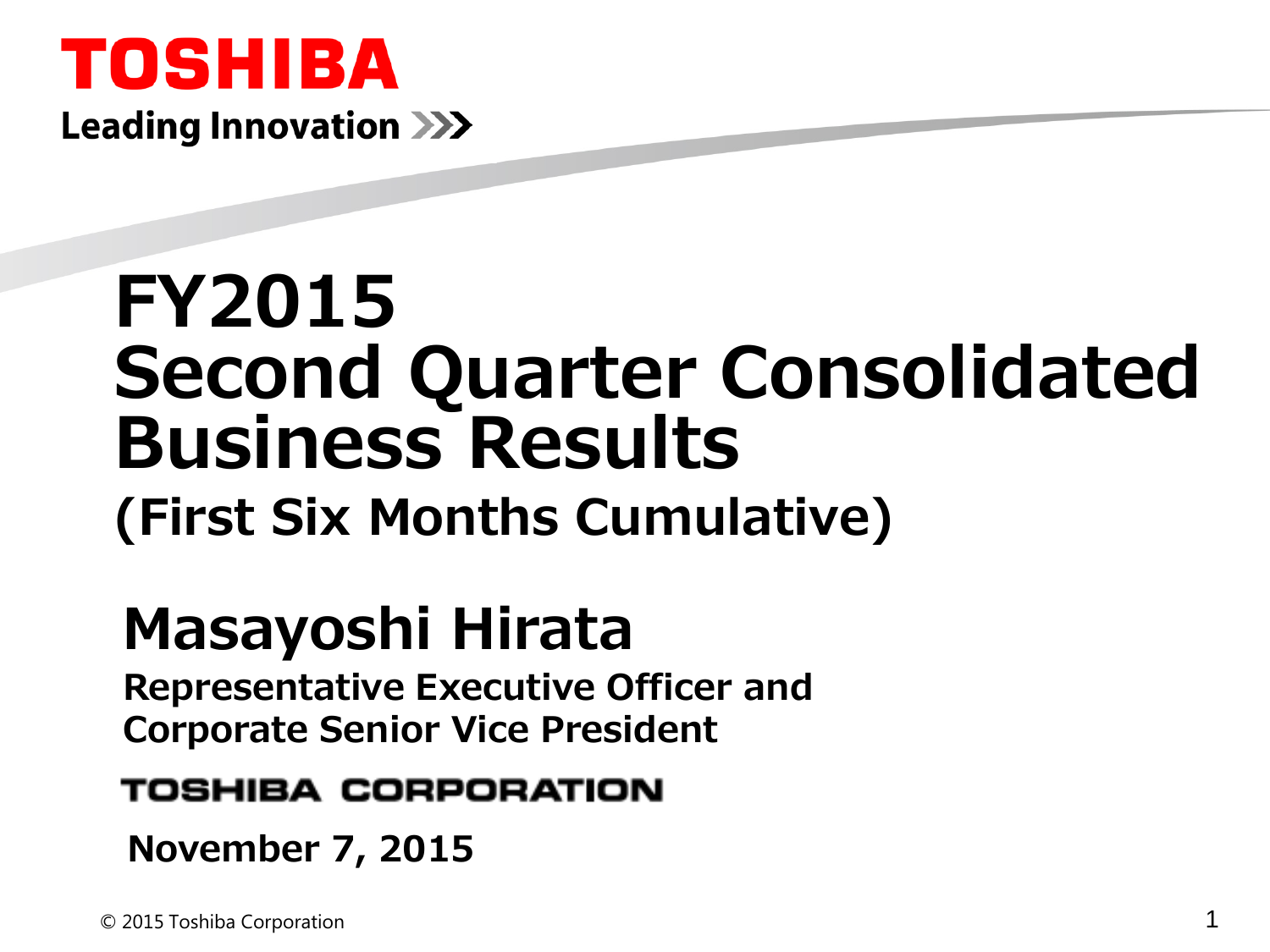- This presentation contains forward-looking statements concerning future plans, strategies and performance of Toshiba Group.
- These forward-looking statements are not historical facts, rather they are based on management's assumptions and beliefs in light of the economic, financial and other data currently available.
- Since Toshiba Group promotes business in various market environments in many countries and regions, its activities are subject to a number of risks and uncertainties that, without limitation, relate to economic conditions, worldwide mega-competition in the electronics business, customer demand, foreign currency exchange rates, tax rules, regulations and other factors. Toshiba therefore wishes to caution readers that actual results might differ materially from our expectations.
- Toshiba's fiscal year (FY) runs from April 1 to March 31. 1H refers to the first six months (April-September), 2H refers to the latter six months (October-March); 1Q refers to the first quarter (April-June); 2Q refers to the second quarter (July-September); 3Q refers to the third quarter (October-December); and 4Q refers to the fourth quarter (January-March).
- All figures are consolidated totals for the first 6 months of fiscal year 2015, unless otherwise stated.
- Prior-period performance on consolidated segment information has been reclassified to conform with the current classification, unless otherwise stated.

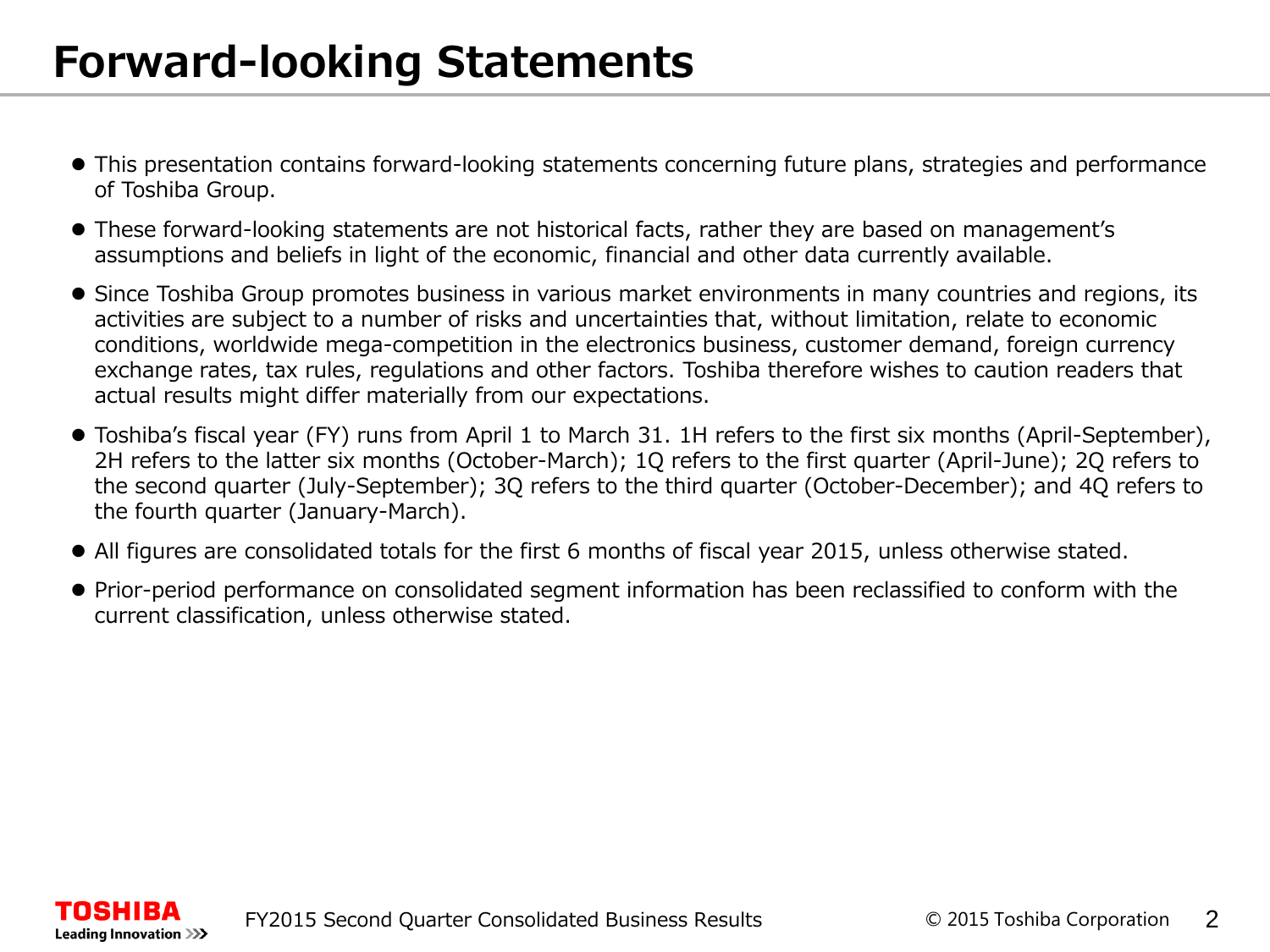# **Key Points of FY2015/1H**

#### **Net Sales:**

Toshiba Group as a whole saw lower sales than in the year-earlier period; the Lifestyle Products & Services segment saw lower sales, due to a shift in focus to redefined sales territories.

 $\triangleright$  Net Sales 2,972.7 billion yen  $(YoY; ^{*1} -140.9$  billion yen)

#### **Income (Loss):**

Toshiba Group as a whole saw significantly deteriorated operating income (loss) against the year-earlier period. In addition to -69.6 billion yen of impairment loss at  $TGCS^{2}$ , a subsidiary of Toshiba TEC Corporation, the Electronic Devices & Components segment also saw lower operating income reflecting lower sales price.

Income (loss) before income taxes and noncontrolling interests and net income (loss) secured profit by recording gain from sales of securities, including KONE Corporation (Finland), Topcon Corporation (Japan) and others.

|                  | $\triangleright$ Operating Income (Loss)                           | -90.5 billion yen | $(YoY: -228.4 billion yen)$ |
|------------------|--------------------------------------------------------------------|-------------------|-----------------------------|
| $\triangleright$ | Income (Loss) before income taxes<br>and noncontrolling interests: | 38.3 billion yen  | $(YoY: -64.0 billion yen)$  |
|                  | Net Income (Loss)                                                  | 37.3 billion yen  | $(YoY: -15.3 billion$ yen)  |

#### **Cash Flows:**

Free cash flows were -4.5 billion yen, a YoY improvement of 151.7 billion yen by recording 204.5 billion yen of revenue from sales of securities\*3.

#### **Financial Structure:**

The net debt-to-equity (D/E) ratio was 113%, a YoY improvement of 14 points.

\*1 YoY: Year-on-year

\*2 TGCS: Toshiba Global Commerce Solutions (a company in the POS business, acquired from IBM (US))

\*3 Revenue from sales of securities: KONE Corporation (Finland), Topcon Corporation (Japan), NREG Toshiba Building Co., Ltd. (Japan)



FY2015 Second Quarter Consolidated Business Results © 2015 Toshiba Corporation 3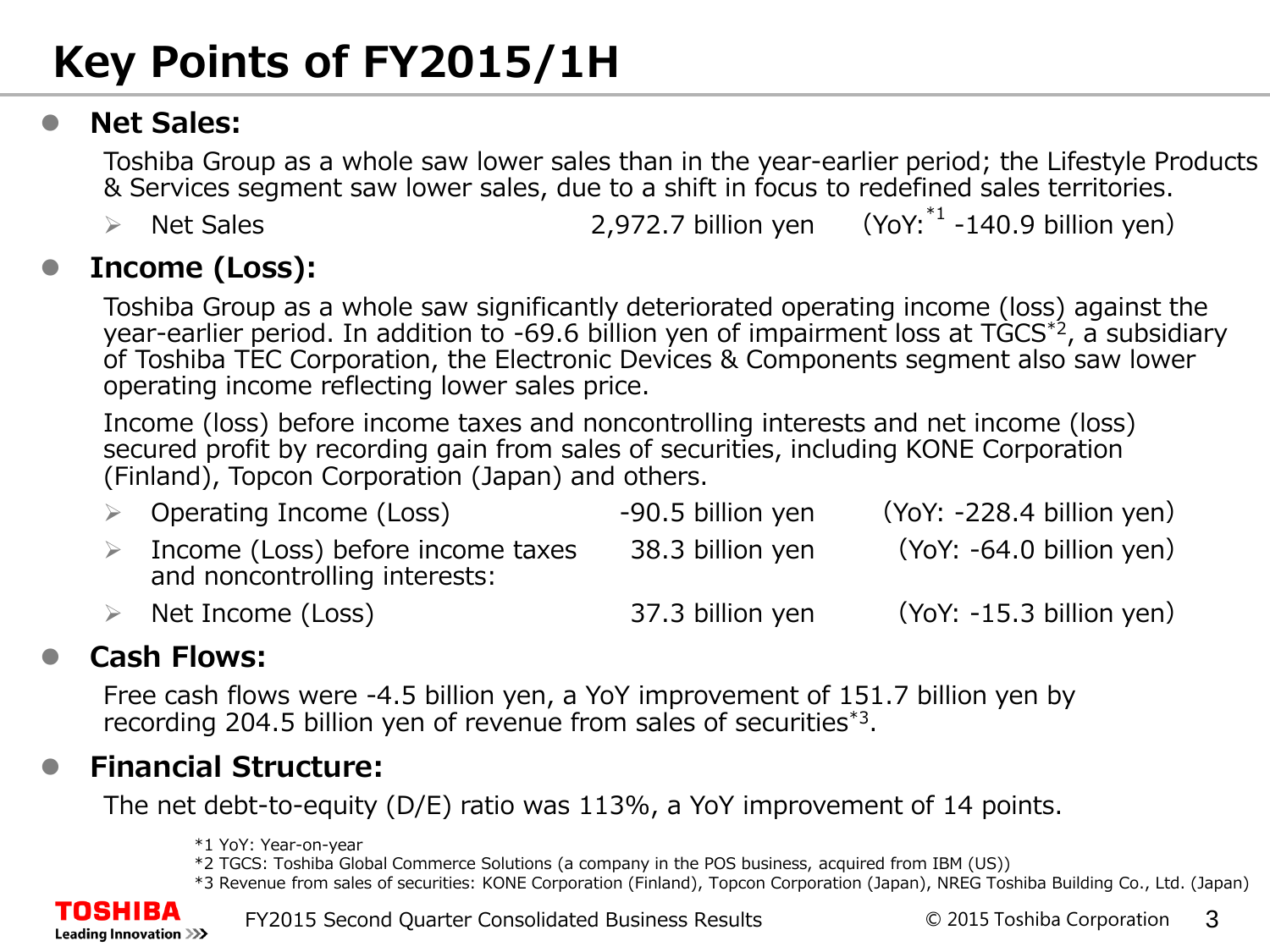# **1. Overall Business Results**

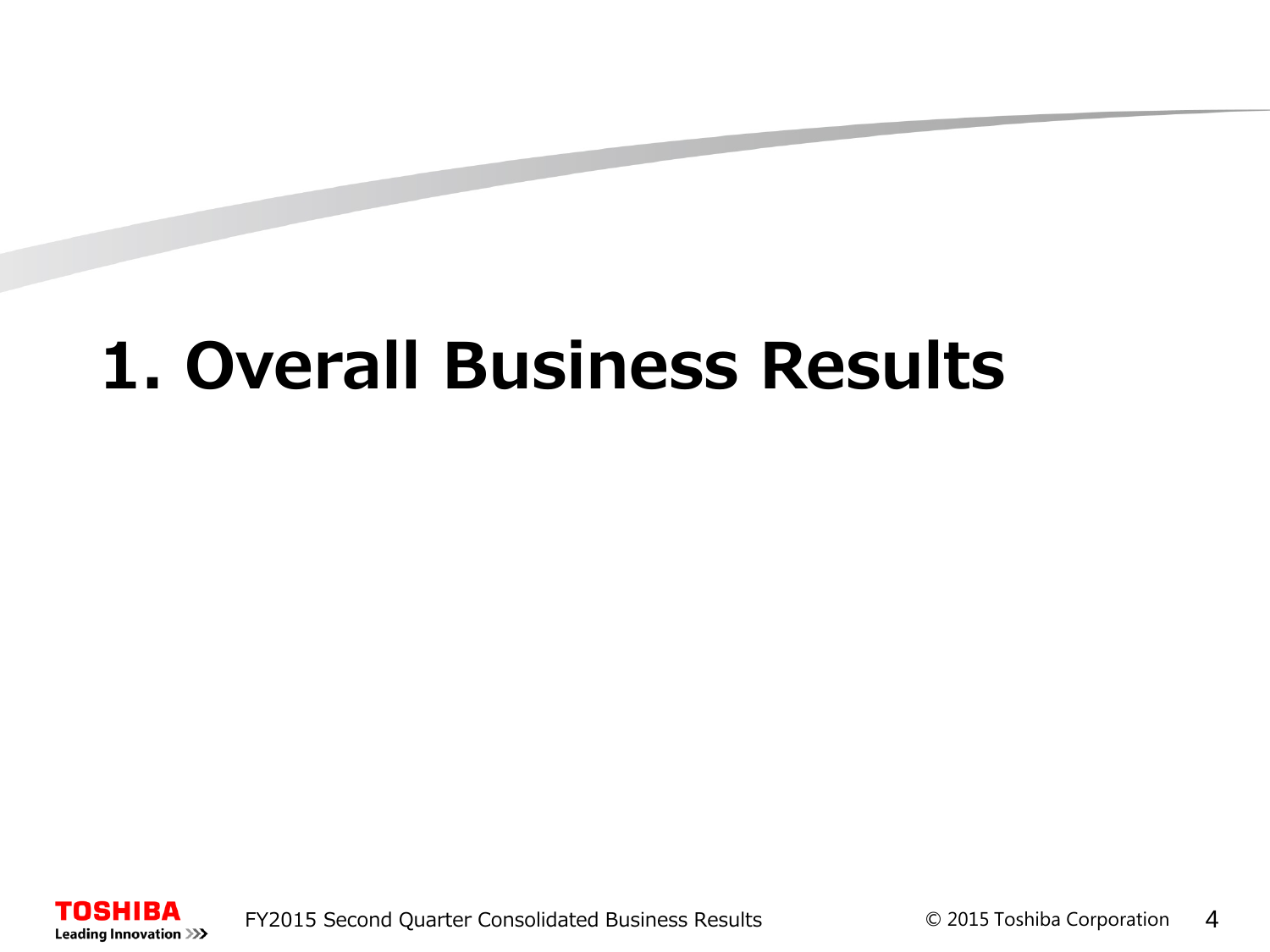#### **FY2015/1H Consolidated Business Results Overall**

(Yen in billions, except Earnings (Losses) per share)

|                                                                               | FY2015/1H | FY2014/1H | <b>Difference</b> |
|-------------------------------------------------------------------------------|-----------|-----------|-------------------|
| <b>Net Sales</b>                                                              | 2,972.7   | 3,113.6   | $-140.9$          |
| Operating Income (Loss)                                                       | $-90.5$   | 137.9     | $-228.4$          |
| $\frac{0}{0}$                                                                 | $-3.0%$   | 4.4%      |                   |
| Income (Loss) before income taxes<br>and noncontrolling interests             | 38.3      | 102.3     | $-64.0$           |
| $\%$                                                                          | 1.3%      | 3.3%      |                   |
| Net Income (Loss)                                                             | 37.3      | 52.6      | $-15.3$           |
| $\%$                                                                          | 1.3%      | 1.7%      |                   |
| Earnings (Losses) per share<br>attributable to shareholders of the<br>Company | ¥8.81     | ¥12.42    | $4 - 3.61$        |
| Free cash flow                                                                | $-4.5$    | $-156.2$  | 151.7             |
| Equity attributable to shareholders<br>of the Company                         | 1,021.8   | 1,114.5   | $-92.7$           |
| Net interest-bearing debt                                                     | 1,158.1   | 1,416.0   | $-257.9$          |
| Net debt-to-equity ratio                                                      | 113%      | 127%      | $-14%$            |

FY2015 Second Quarter Consolidated Business Results

**TOSHIBA** Leading Innovation >>>

- \* Hereinafter, "Net Income (Loss)" refers to Net Income (Loss) attributable to shareholders of the Company.
- \* Hereinafter, "the Company" refers to Toshiba Corporation.
- Net debt-to-equity ratio: [(interest-bearing debt)–(cash and deposits)]/Equity attributable to shareholders of the Company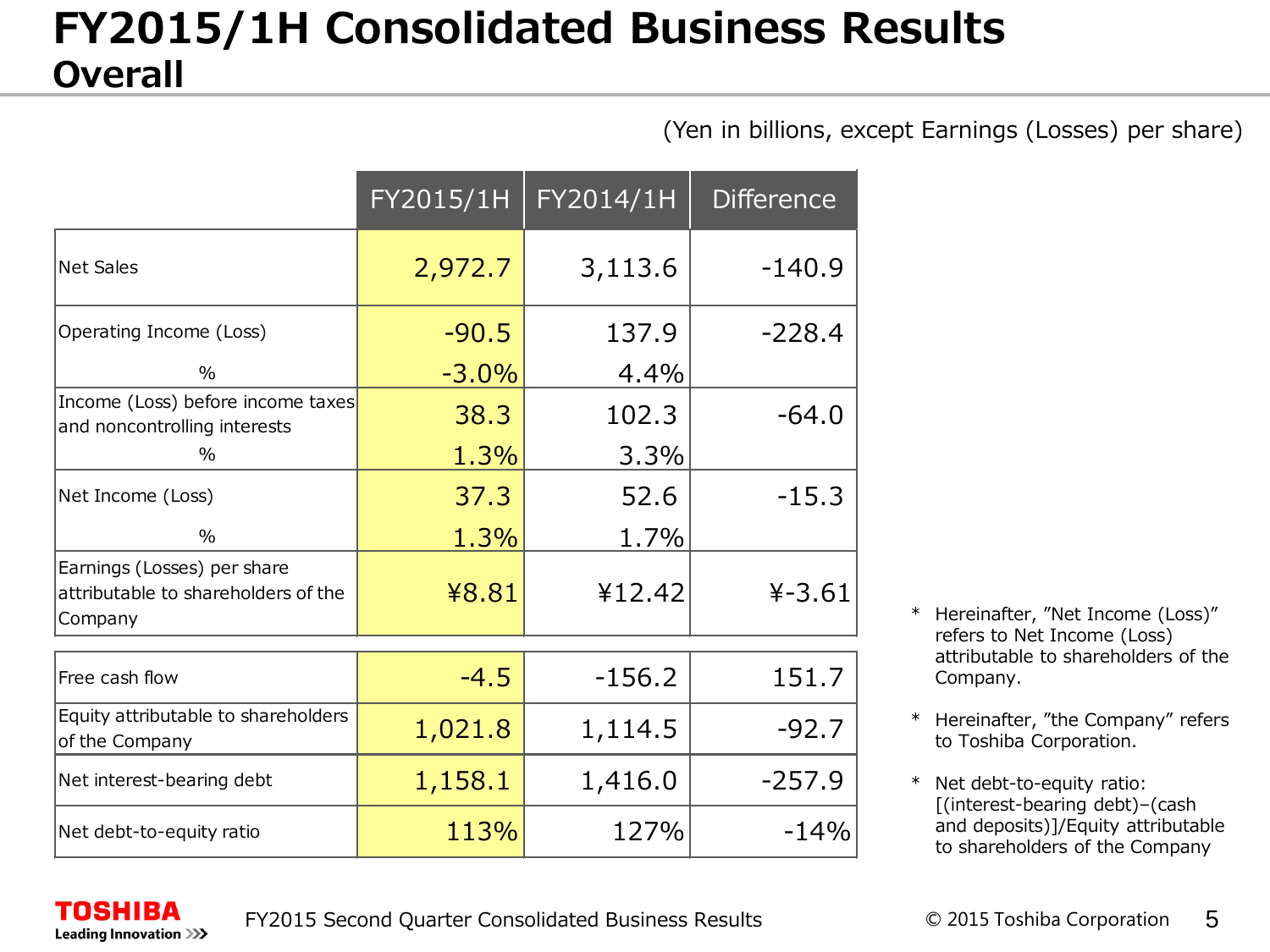# **Review of Consolidated Business Results**



FY2015 Second Quarter Consolidated Business Results

TOSHIBA Leading Innovation >>>

(Yen in billions)  $=$  Year-on-year comparison

- Toshiba Group as a whole saw lower sales, due to a shift in focus to redefined sales territories in the Lifestyle Products & Services segment.
- Toshiba Group as a whole saw deteriorated operating income (loss), primarily due to lower operating income in the Electronic Devices & Components segment and an impairment loss at TGCS
- Toshiba Group secured profit by recording gain from sales of securities, though operating income (loss) deteriorated.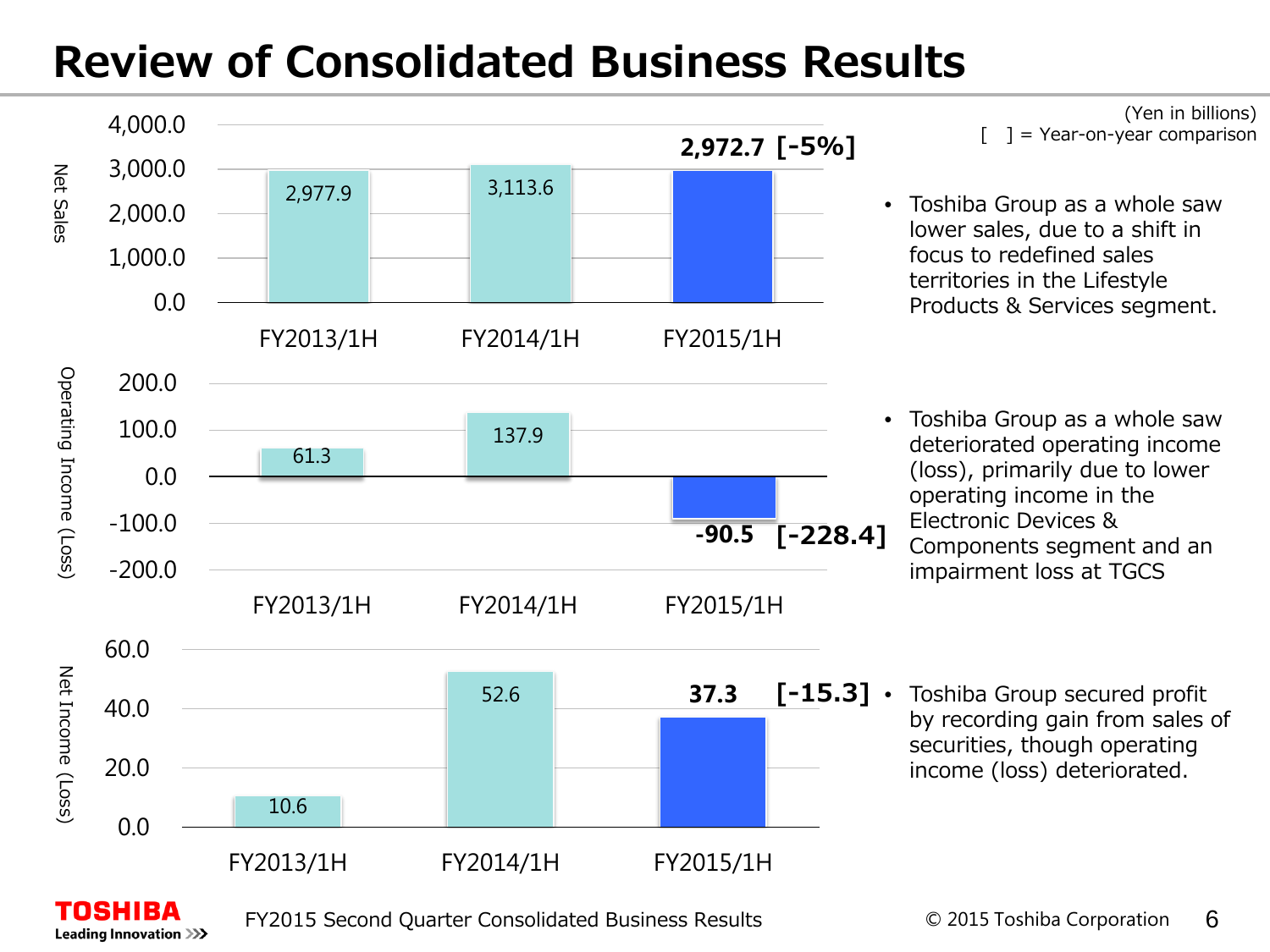# **Free Cash Flows (1)**



• **Cash flows from operating activities deteriorated YoY due to deterioration on profitability of the Electronic Devices & Components segment**



**79.1** 

(Yen in billions)

FY2013/1H FY2014/1H FY2015/1H OSHIBA FY2015 Second Quarter Consolidated Business Results© 2015 Toshiba Corporation 7 Leading Innovation >>>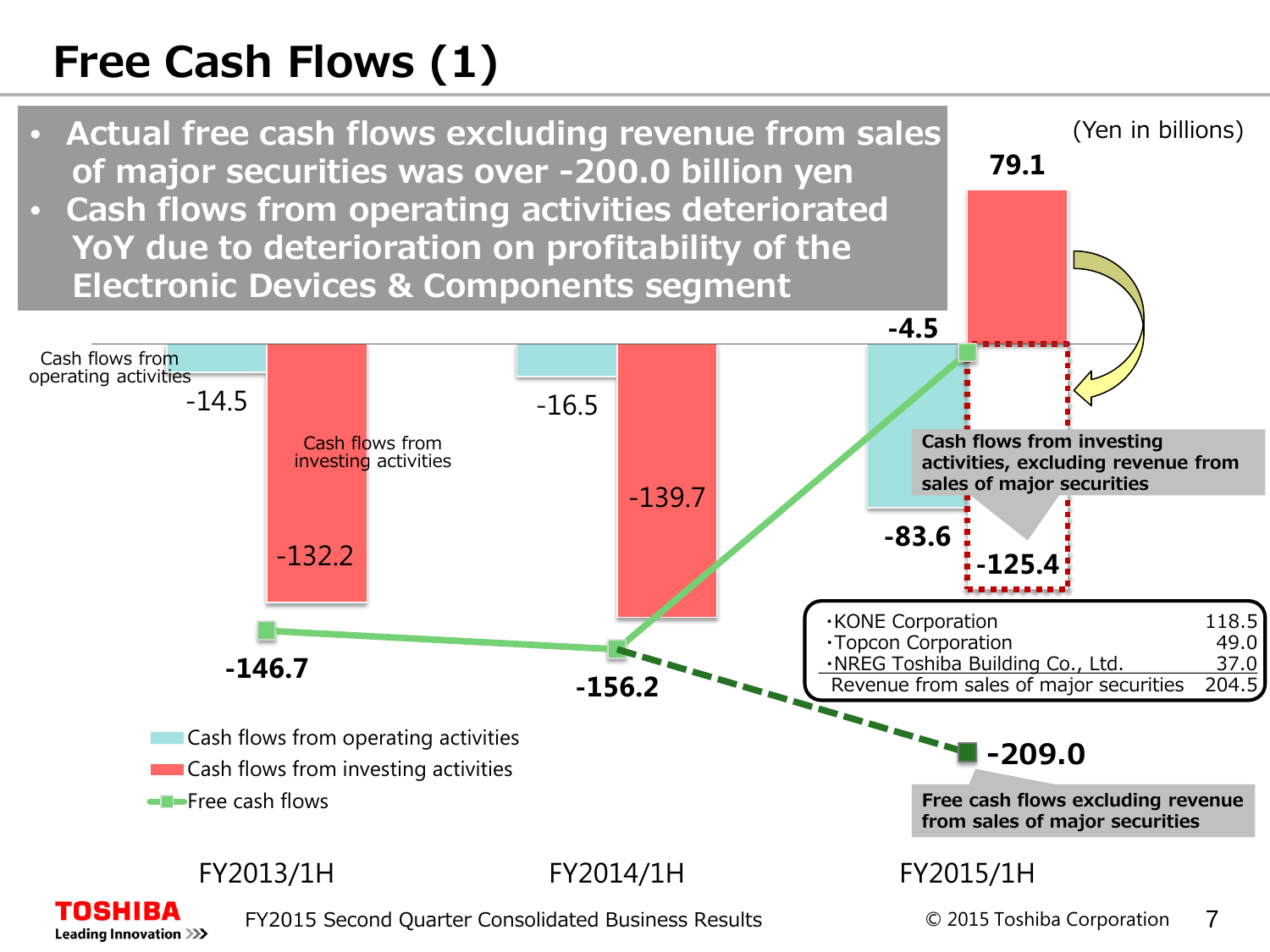# **Free Cash Flows (2)**

**Measures to improve 2H free cash flows by reinforcing cash flow management and promoting selective investments are under review** 

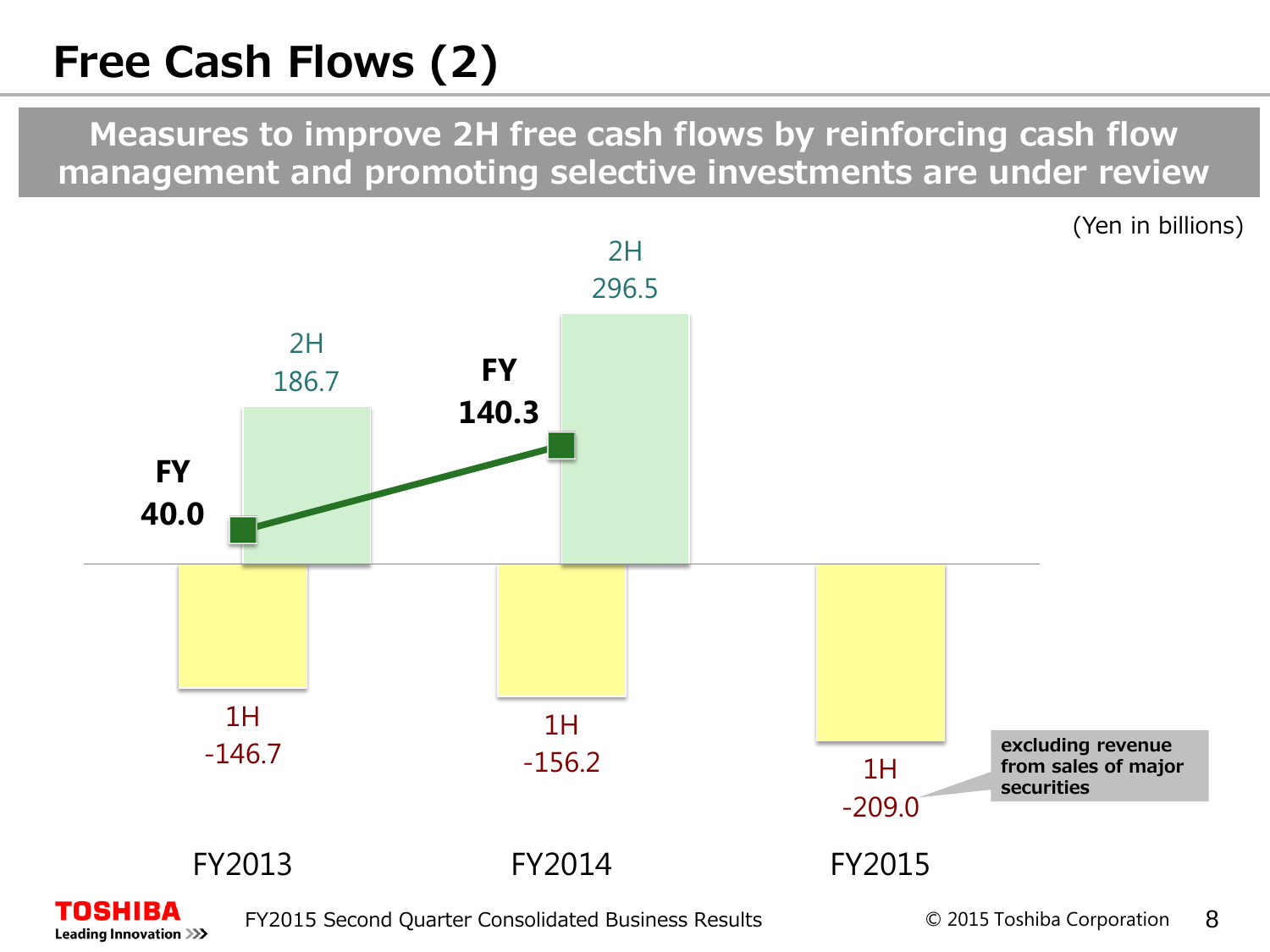# **Operating Income (Loss) (YoY Analysis)**

**Operating Income (Loss) significantly deteriorated and recorded a deficit by lower sales and impairment loss at TGCS**

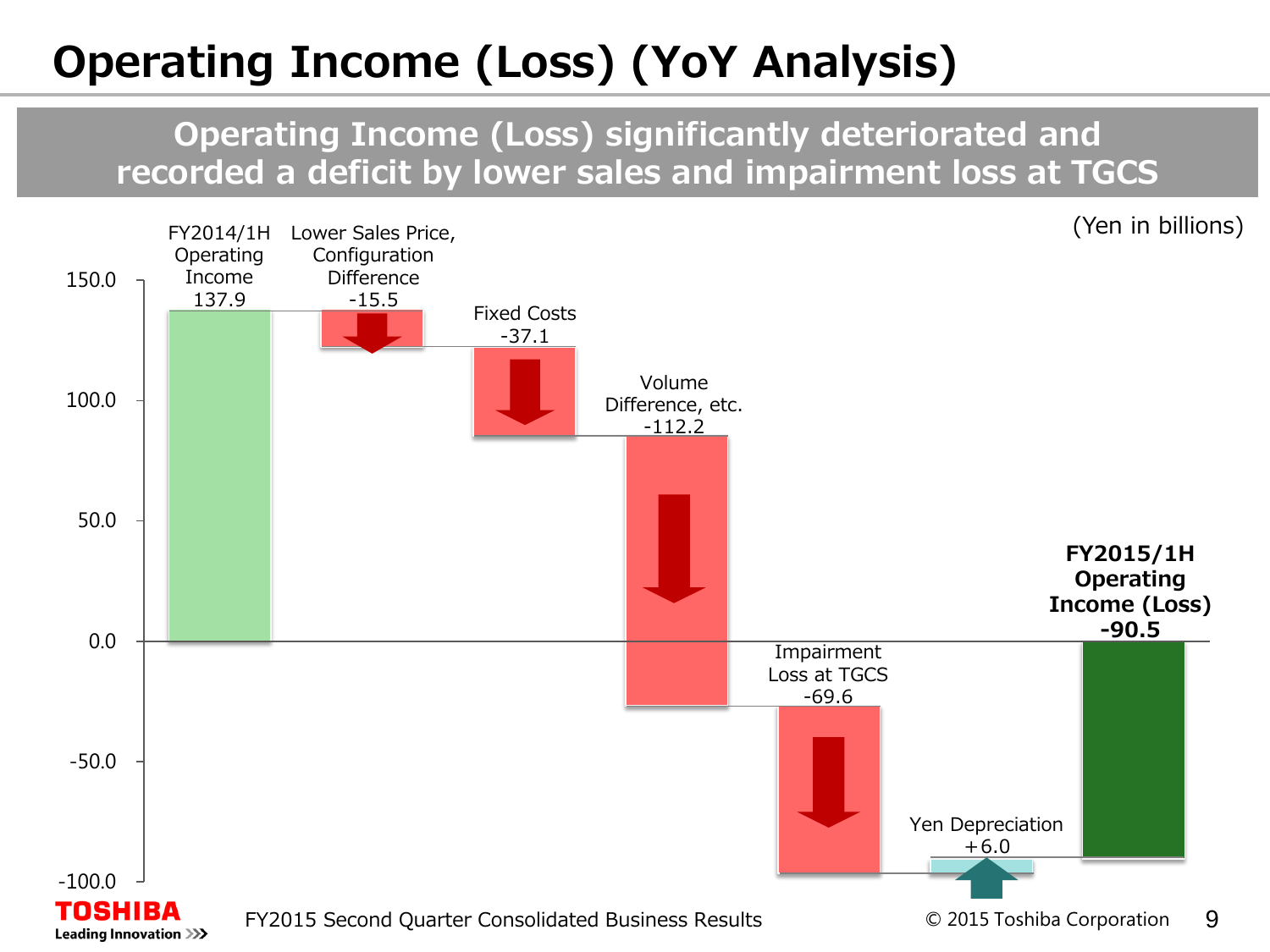# **Net Income (Loss)**

#### **Net Income (Loss) was positive due to gain from sales of securities**

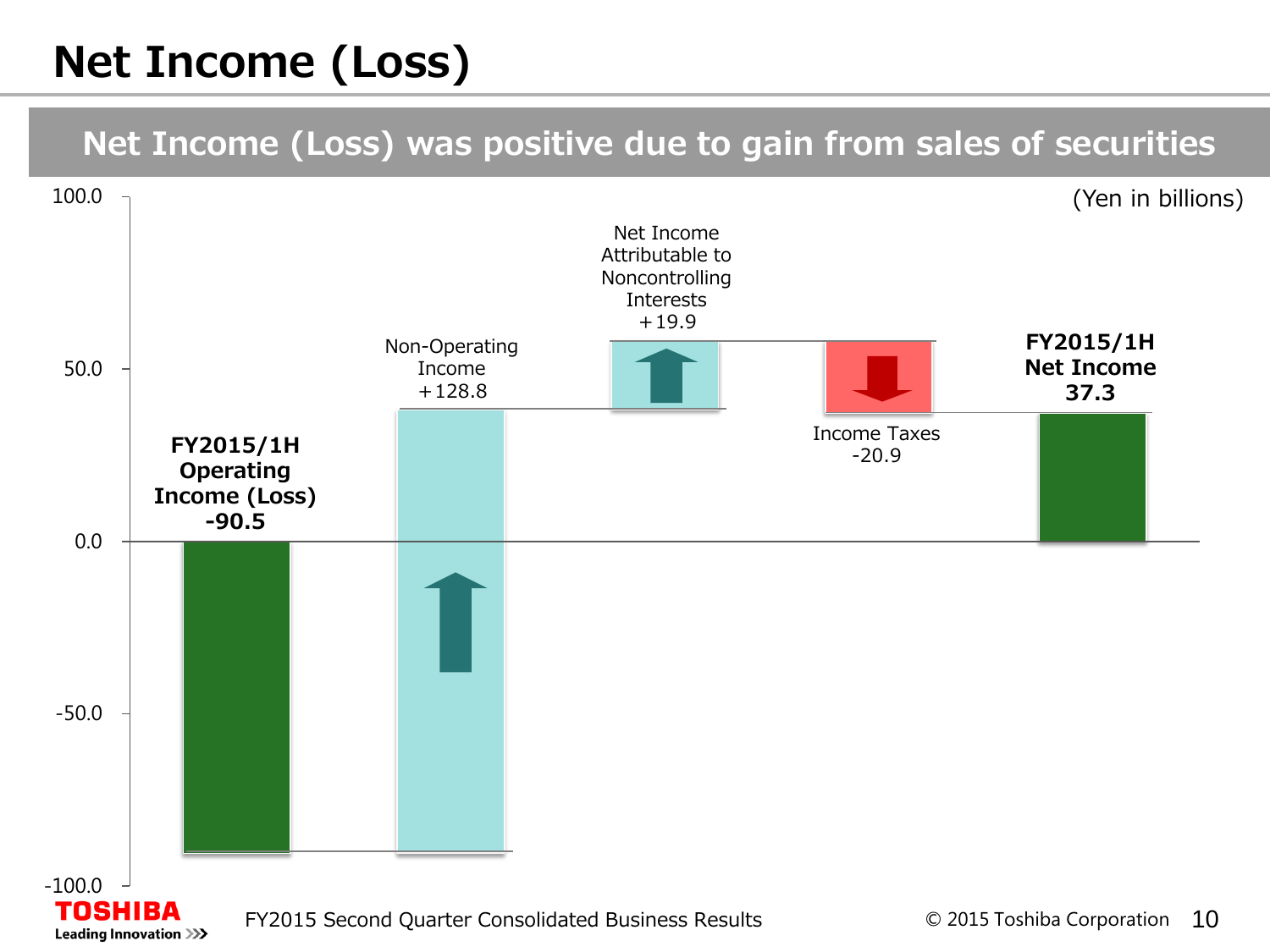# **Non-Operating Income (Loss) and Expenses**

#### **Significant YoY improvement due to gain from sales of securities**

(Yen in billions)

|                                                       |          | FY2015/1H FY2014/1H | <b>Difference</b> |
|-------------------------------------------------------|----------|---------------------|-------------------|
| Net financial Income (Loss)                           | $-7.2$   | $-9.4$              | 2.2               |
| Foreign exchange Income (Loss)                        | $-6.2$   | 11.4                | $-17.6$           |
| Income (Loss) on sales or disposal of fixed<br>assets | $-5.6$   | $-8.8$              | 3.2               |
| Income (Loss) on sales of securities                  | $*177.3$ | 6.3                 | 171.0             |
| Equity in earnings of affiliates                      | 6.3      | 10.5                | $-4.2$            |
| Structural reform costs                               | $-8.4$   | $-21.0$             | 12.6              |
| <b>Others</b>                                         | $-27.4$  | $-24.6$             | $-2.8$            |
| Total                                                 | 128.8    | $-35.6$             | 164.4             |

\*KONE Corporation (Finland), Topcon Corporation (Japan), NREG Toshiba Building Co., Ltd. (Japan) and others

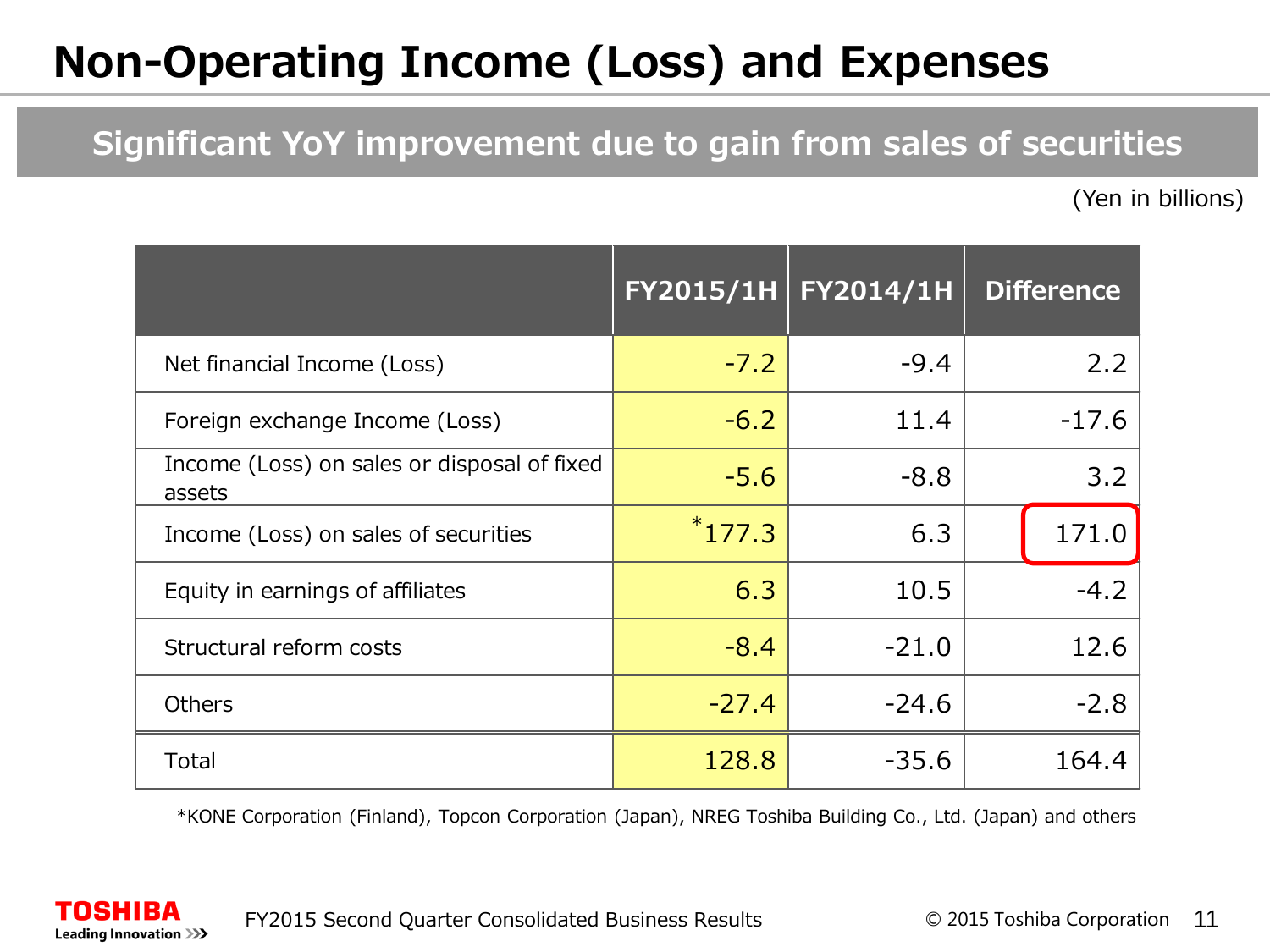#### **Income Taxes and Net Income (Loss) Attributable to Noncontrolling Interests**

**Net Income (Loss) attributable to noncontrolling interests increased by apportioning of impairment loss at TGCS and other factors**

(Yen in billions)

|                                                                      | <b>FY2015/1H</b> | FY2014/1H | <b>Difference</b> |
|----------------------------------------------------------------------|------------------|-----------|-------------------|
| Income (Loss) before income taxes and<br>noncontrolling interests    | 38.3             | 102.3     | $-64.0$           |
| <b>Income Taxes</b>                                                  | $-20.9$          | $-37.7$   | 16.8              |
| Net Income (Loss) attributable to noncontrolling<br><i>interests</i> | 19.9             | $-12.0$   | 31.9              |
| Net Income (Loss)                                                    | 37.3             | 52.6      | $-15.3$           |

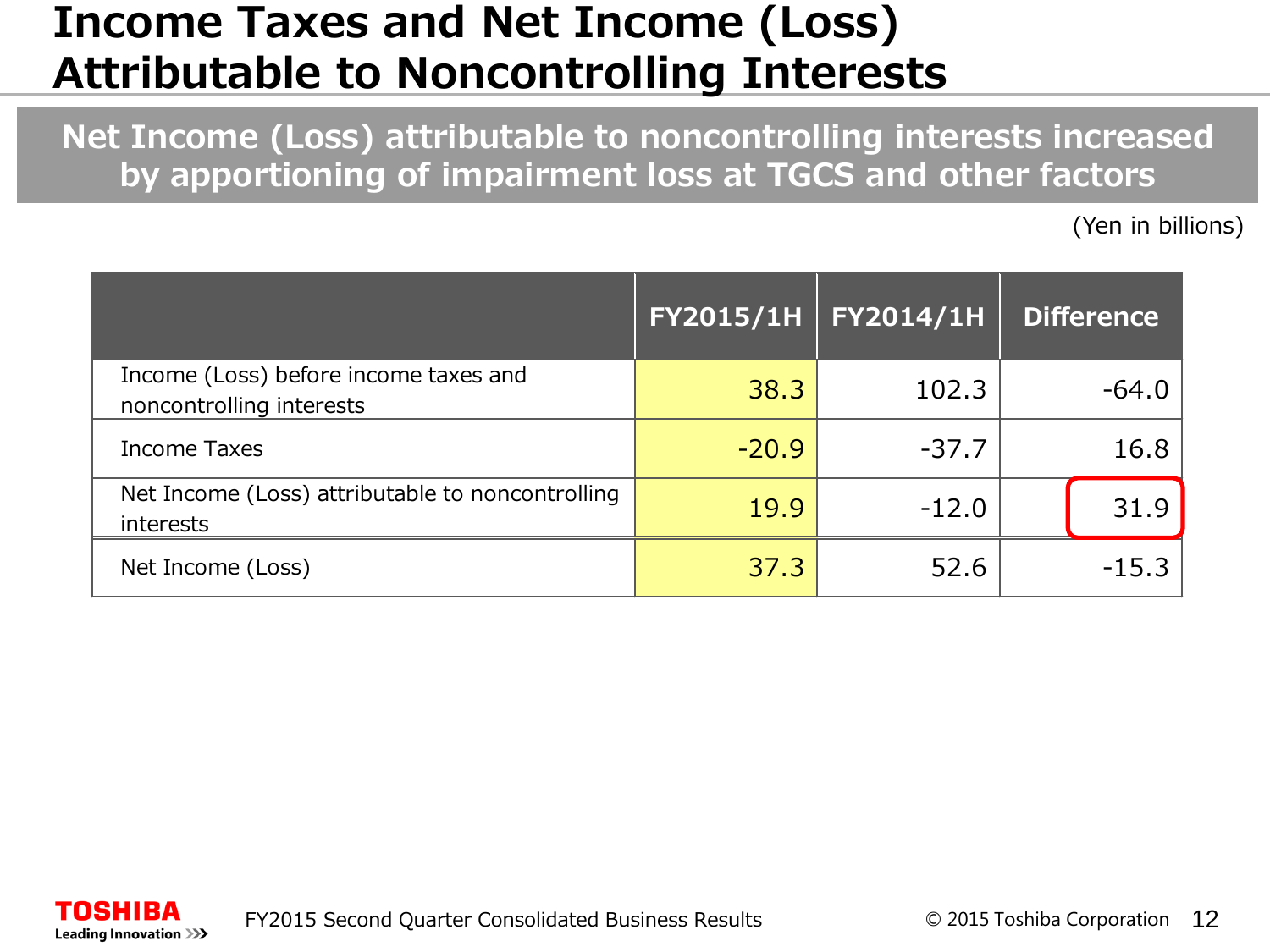### **Consolidated Balance Sheets**



TOSHIBA Leading Innovation >>>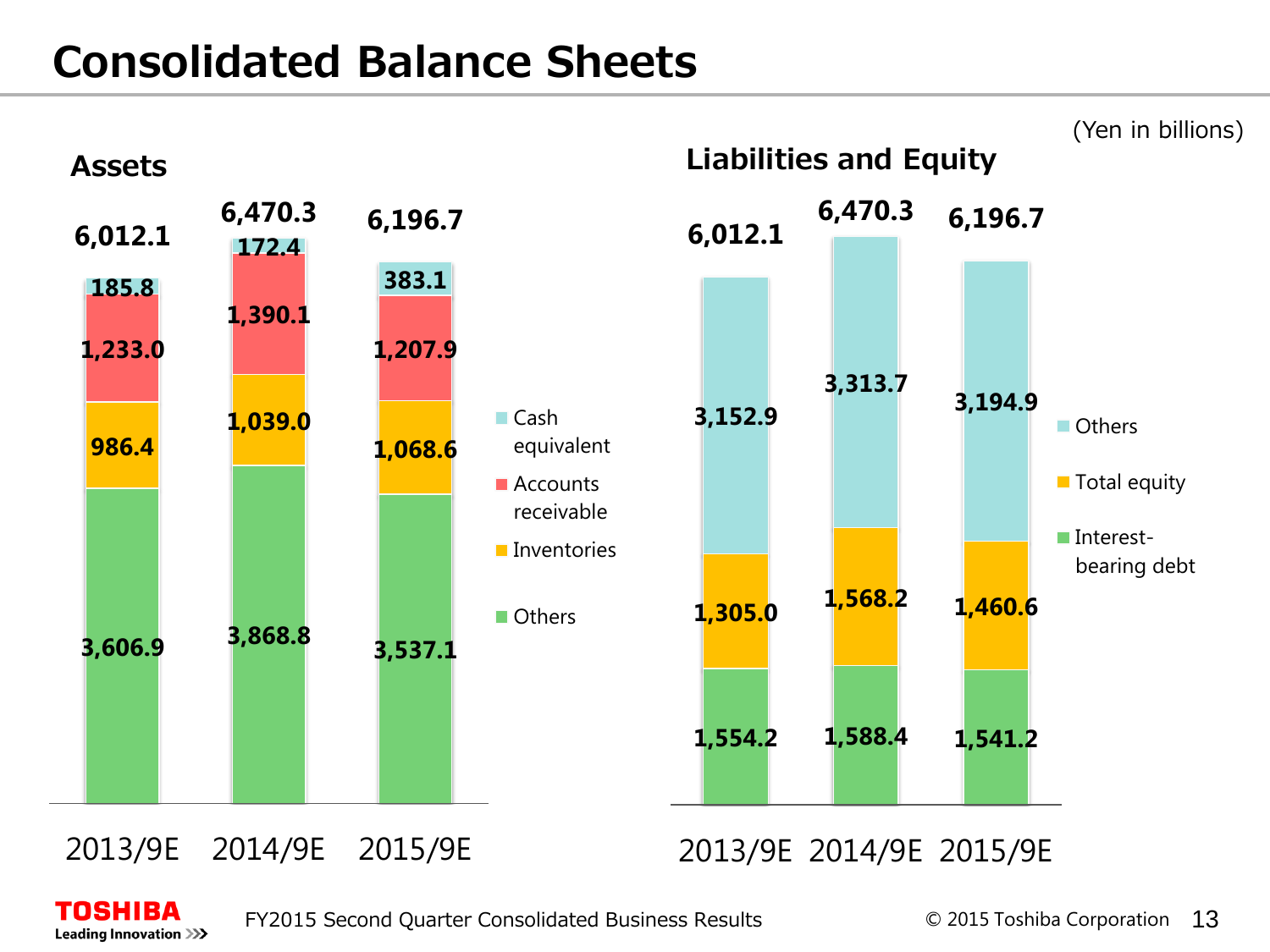# **Total Equity**

 **Accumulated other comprehensive Income (Loss): Decrease as a result of realizing unrealized gains** 

 **Equity attributable to noncontrolling interests:** 

**and losses from sale of KONE securities**

(Yen in billions)

|                                                                             | 2015/9E  | 2015/3E  | 2014/9E  |            | <b>Difference</b> |  |
|-----------------------------------------------------------------------------|----------|----------|----------|------------|-------------------|--|
|                                                                             |          |          |          | vs 2015/3E | vs 2014/9E        |  |
| Common stock                                                                | 439.9    | 439.9    | 439.9    | 0.0        | 0.0               |  |
| Additional paid-in capital                                                  | 399.9    | 402.0    | 401.4    | $-2.1$     | $-1.5$            |  |
| Retained earnings                                                           | 420.5    | 383.2    | 490.6    | 37.3       | $-70.1$           |  |
| Accumulated other<br>comprehensive Income (Loss)                            | $-236.7$ | $-139.3$ | $-215.7$ | $-97.4$    | $-21.0$           |  |
| Treasury stock                                                              | $-1.8$   | $-1.8$   | $-1.7$   | 0,0        | $-0.1$            |  |
| Equity attributable to<br>shareholders of the Company                       | 1,021.8  | 1,084.0  | 1,114.5  | $-62.2$    | $-92.7$           |  |
| Equity attributable to<br>noncontrolling interests                          | 438.8    | 481.4    | 453.7    | $-42.6$    | $-14.9$           |  |
| Total equity                                                                | 1,460.6  | 1,565.4  | 1,568.2  | $-104.8$   | $-107.6$          |  |
| Equity attributable to<br>shareholders of the Company/<br>Total asset ratio | 16.5%    | 17.1%    | 17.2%    | $-0.6%$    | $-0.7%$           |  |

**TOSHIBA** Leading Innovation >>>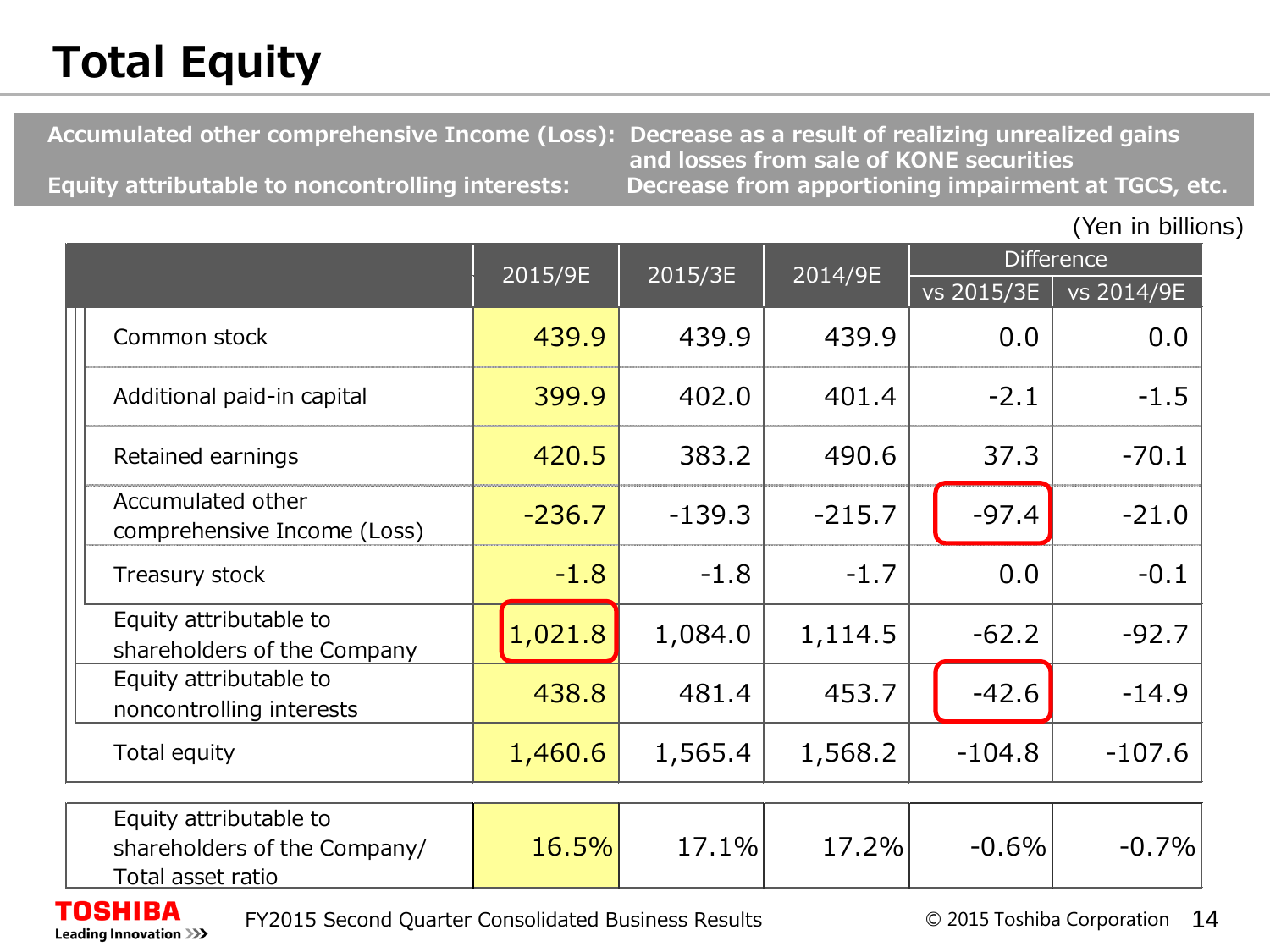## **Financial Structure**

#### **The net D/E ratio is 113% (steady reduction of net interest-bearing debt)**

(Yen in billions)



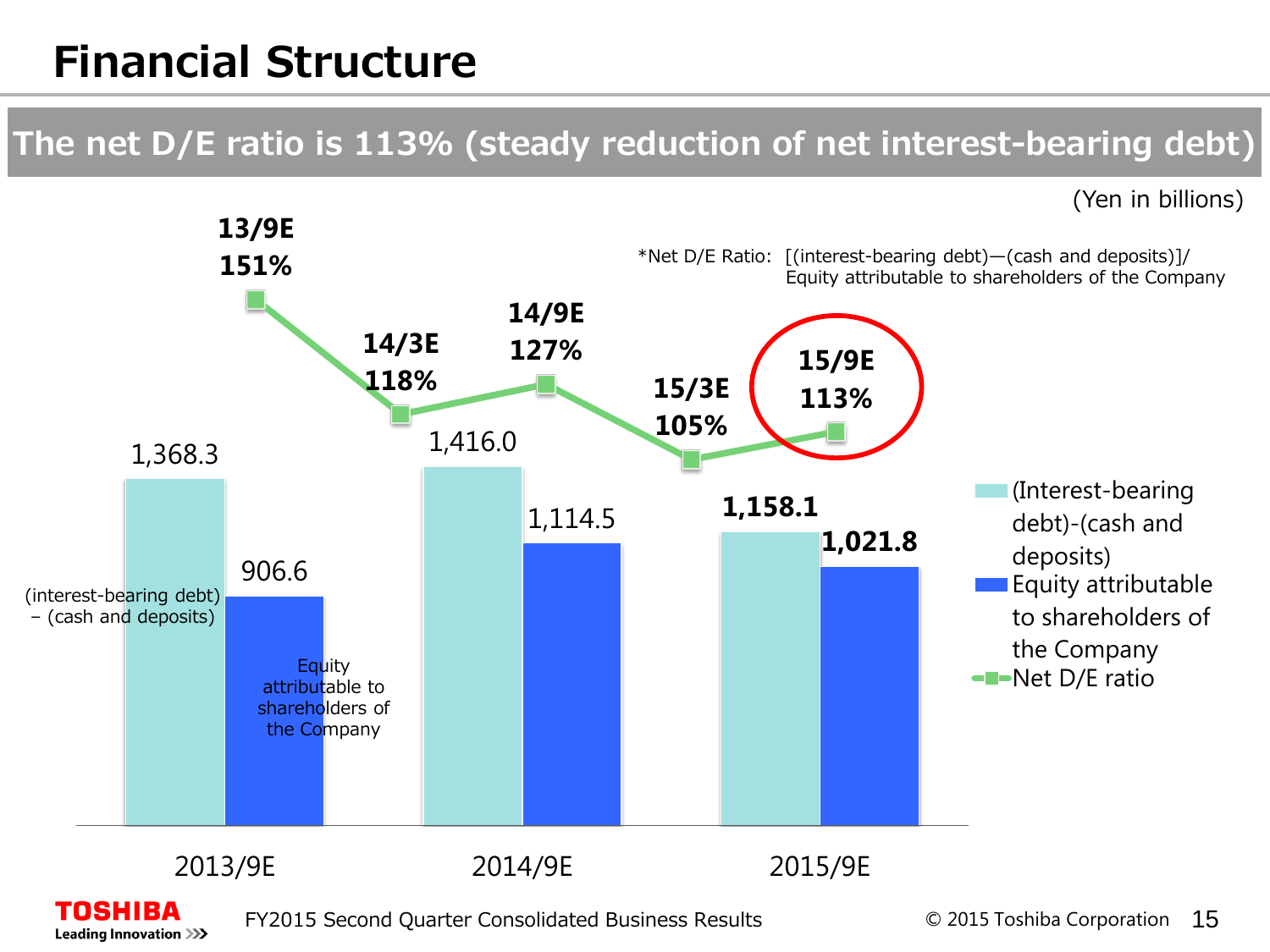# **2. Business Results by Segment**

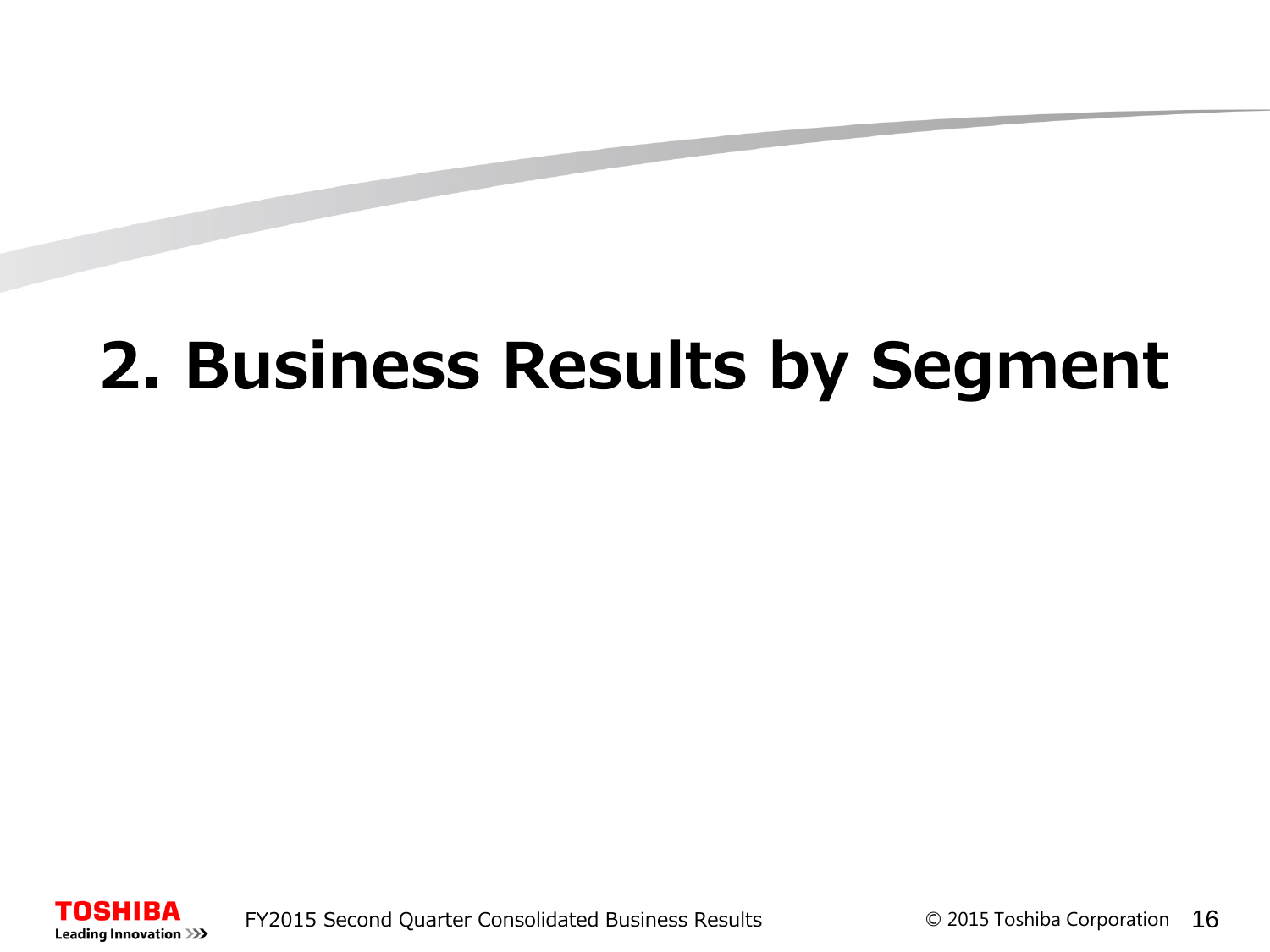#### **FY2015/1H Consolidated Business Results by Segment**

(Yen in billions)

|                               |                         | FY2015/1H | $\overline{\text{FY2014}/\text{1H}}$ | Difference (growth ratio) |          |
|-------------------------------|-------------------------|-----------|--------------------------------------|---------------------------|----------|
|                               | <b>Net Sales</b>        | 912.0     | 909.5                                | 2.5                       | $(+0\%)$ |
| Energy & Infrastructure       | Operating Income (Loss) | $-6.3$    | 28.1                                 | $-34.4$                   |          |
| <b>Community Solutions</b>    | <b>Net Sales</b>        | 655.2     | 644.8                                | 10.4                      | $(+2%)$  |
|                               | Operating Income (Loss) | $-68.5$   | 13.7                                 | $-82.2$                   |          |
|                               | <b>Net Sales</b>        | 194.0     | 185.9                                | 8.1                       | $(+4%)$  |
| Healthcare Systems & Services | Operating Income (Loss) | 3.0       | 6.5                                  | $-3.5$                    |          |
| Electronic Devices &          | <b>Net Sales</b>        | 821.5     | 845.3                                | $-23.8$                   | $(-3%)$  |
| Components                    | Operating Income (Loss) | 38.8      | 119.2                                | $-80.4$                   |          |
| Lifestyle Products & Services | <b>Net Sales</b>        | 435.0     | 582.1                                | $-147.1$                  | $(-25%)$ |
|                               | Operating Income (Loss) | $-42.5$   | $-14.6$                              | $-27.9$                   |          |
| Others                        | <b>Net Sales</b>        | 231.2     | 254.4                                | $-23.2$                   | $(-9%)$  |
|                               | Operating Income (Loss) | 3.6       | 2.0                                  | 1.6                       |          |
| Corporate and Eliminations    | <b>Net Sales</b>        | $-276.2$  | $-308.4$                             | 32.2                      |          |
|                               | Operating Income (Loss) | $-18.6$   | $-17.0$                              | $-1.6$                    |          |
|                               | <b>Net Sales</b>        | 2,972.7   | 3,113.6                              | $-140.9$                  | (-5%)    |
| Total                         | Operating Income (Loss) | $-90.5$   | 137.9                                | $-228.4$                  |          |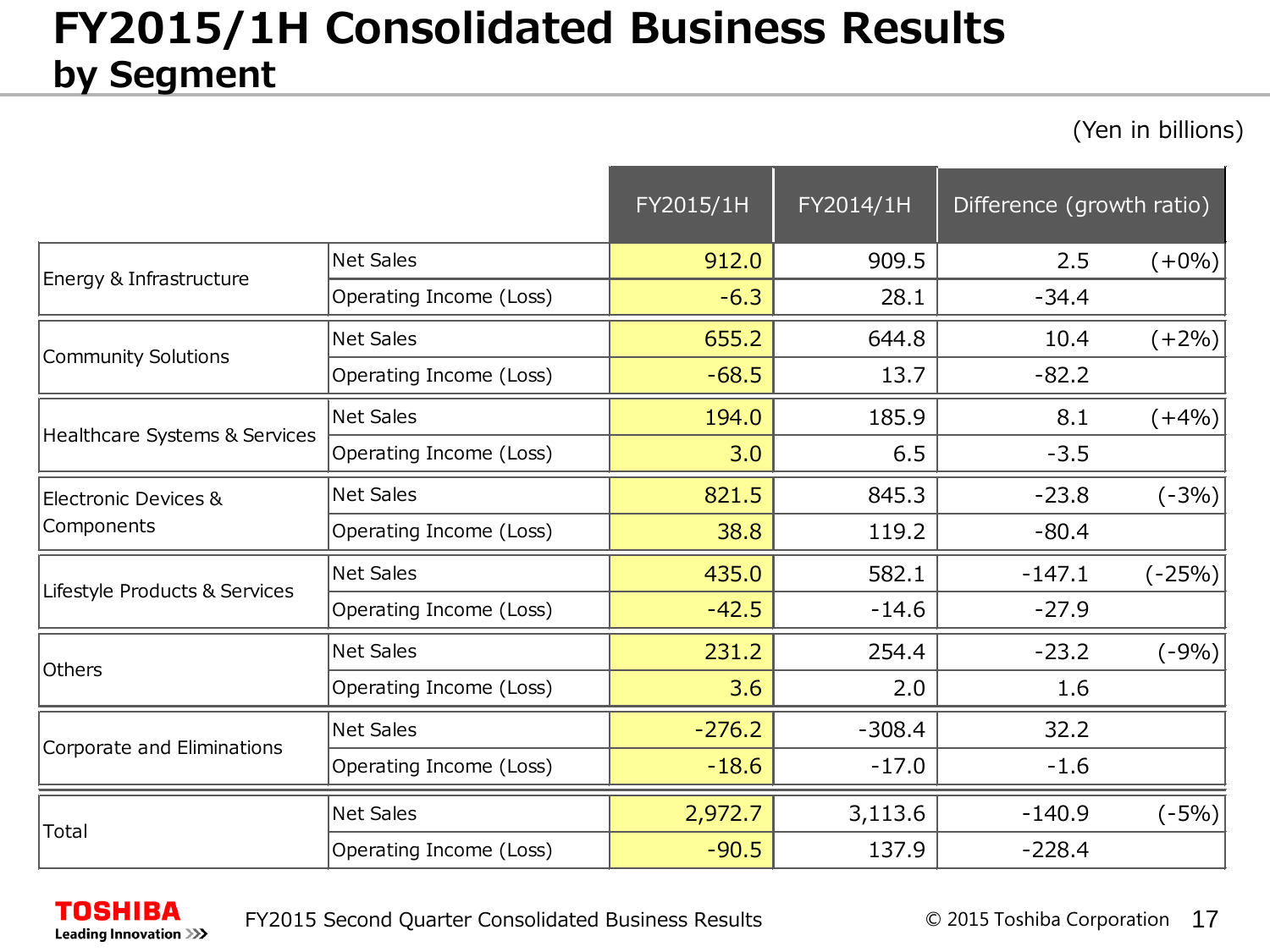### **Energy & Infrastructure**



(Yen in billions) = Year-on-year comparison

- The Nuclear Power Systems and Thermal & Hydro Power Systems businesses and Landis+Gyr AG recorded higher sales.
- The Solar Photovoltaic Systems and Railway Systems businesses saw lower sales.



- Landis+Gyr recorded higher operating income.
- The segment as a whole saw deteriorated operating income (loss) as the Nuclear Power Systems, Thermal & Hydro Power Systems and Solar Photovoltaic Systems businesses saw lower operating income and the Transmission & Distribution Systems and Railway Systems businesses recorded deficits.

FY2015 Second Quarter Consolidated Business Results

TOSHIBA Leading Innovation >>>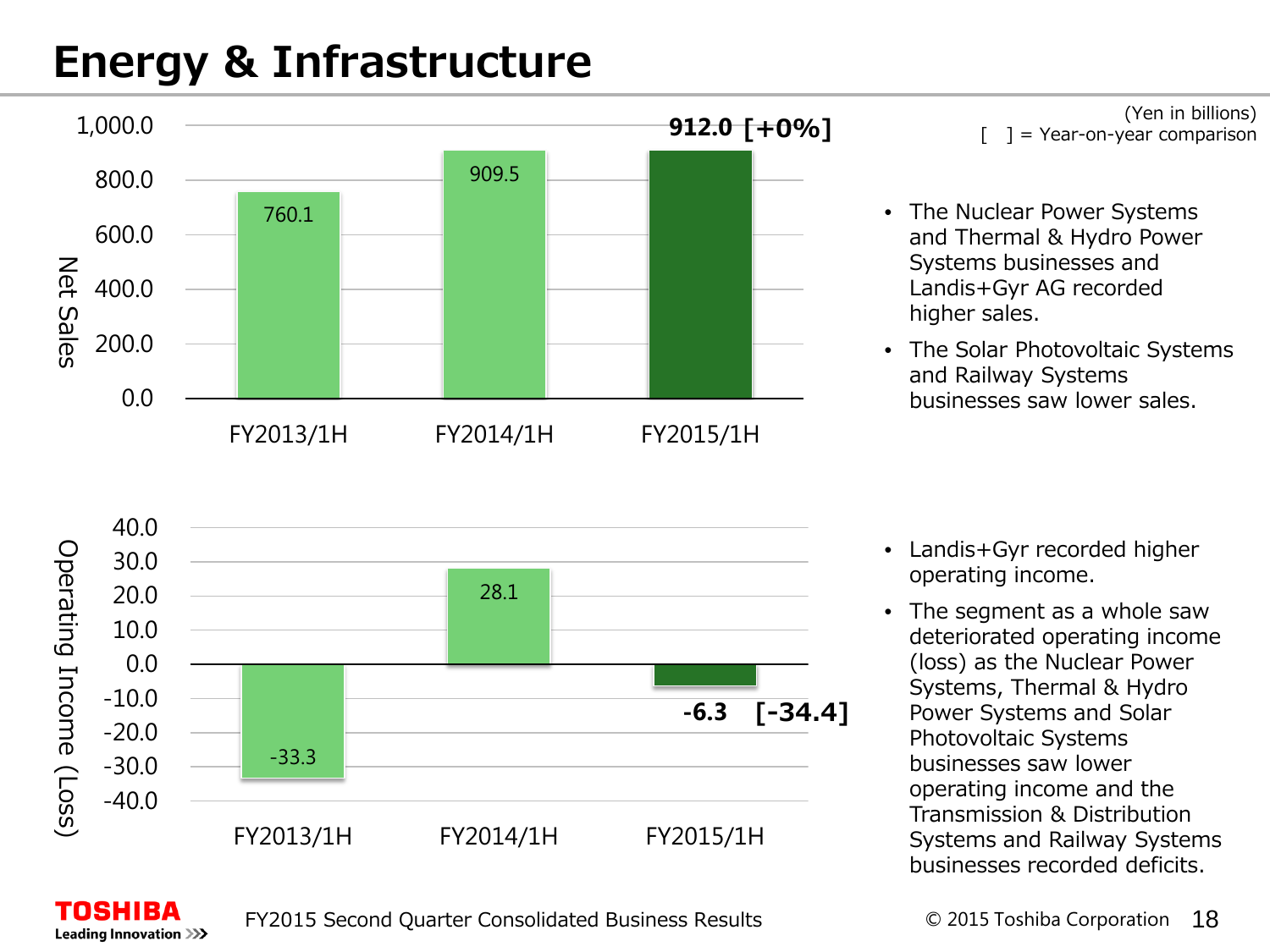#### **Energy & Infrastructure Order Backlog**

(Yen in billions)

\*The Power Generation and the Transmission & Distribution Systems businesses (The Solar Photovoltaic Systems business is excluded.)



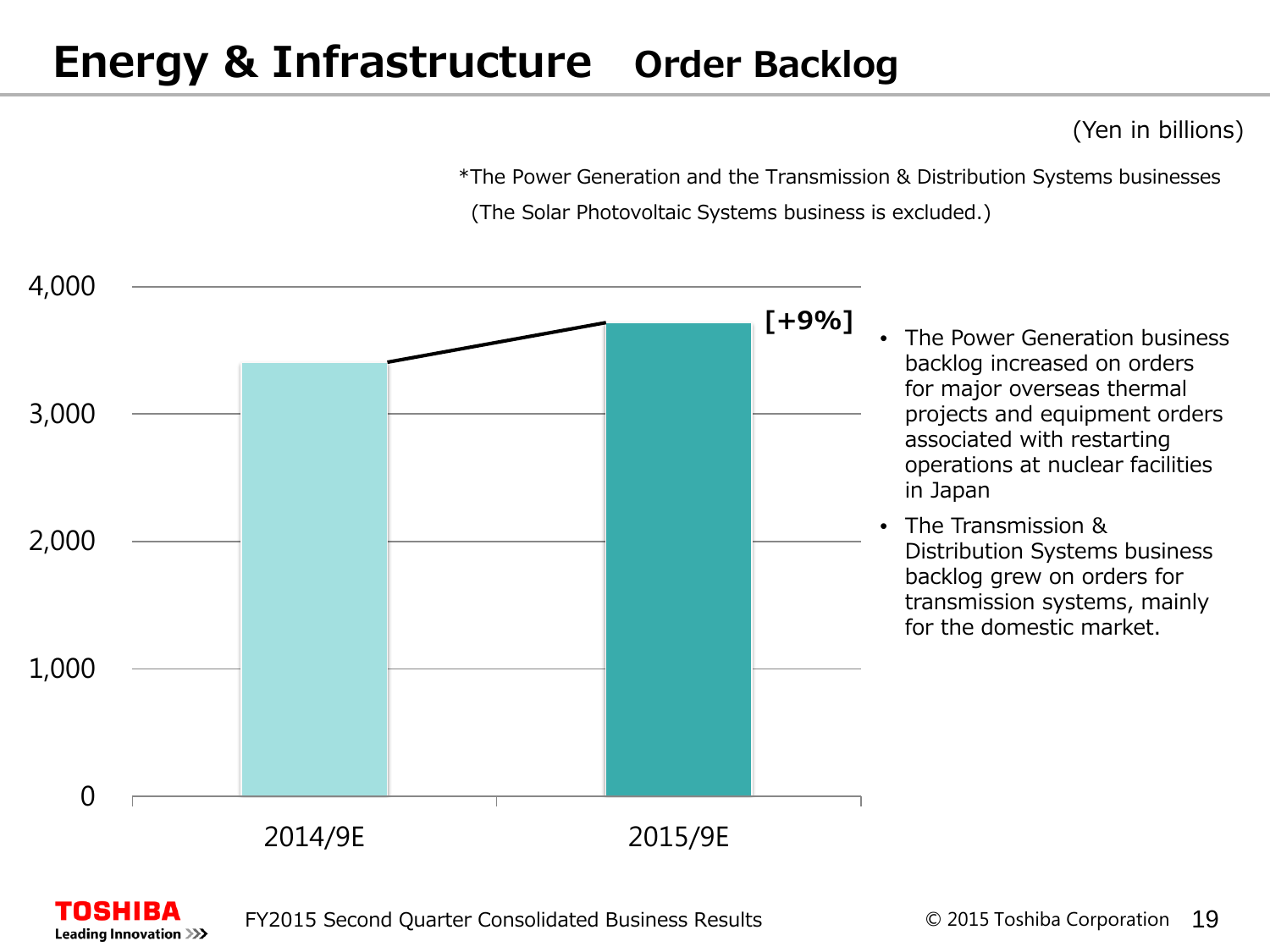#### (Yen in billions)

| <b>Net Sales</b>                 |       |       | FY2015/1H   FY2014/1H   Difference (growth ratio) |
|----------------------------------|-------|-------|---------------------------------------------------|
| Nuclear Power Systems            | 293.5 | 269.6 | 23.9<br>$(+9%)$                                   |
| Thermal & Hydro Power<br>Systems | 158.6 | 150.5 | 8.1<br>$(+5%)$                                    |

| Transmission &<br>Distribution Systems, Solar<br>Photovoltaic Systems | 156.7 | 182.5 | $-25.8$ | $(-14%)$ |
|-----------------------------------------------------------------------|-------|-------|---------|----------|
| Industrial and<br>Transportation Systems                              | 162.2 | 170.7 | $-8.5$  | $(-5%)$  |
| Landis+Gyr AG                                                         | 92.6  | 74.9  | 17.7    | $(+24%)$ |

- Higher sales in both domestic and overseas markets due to yen depreciation
- Higher sales, mainly in overseas business
- Lower sales on Solar Photovoltaic Systems, due to deteriorating conditions in domestic market
- Lower sales on lower volumes of electrical equipment for Chinese **locomotives**
- Higher sales, mainly in North America, on yen depreciation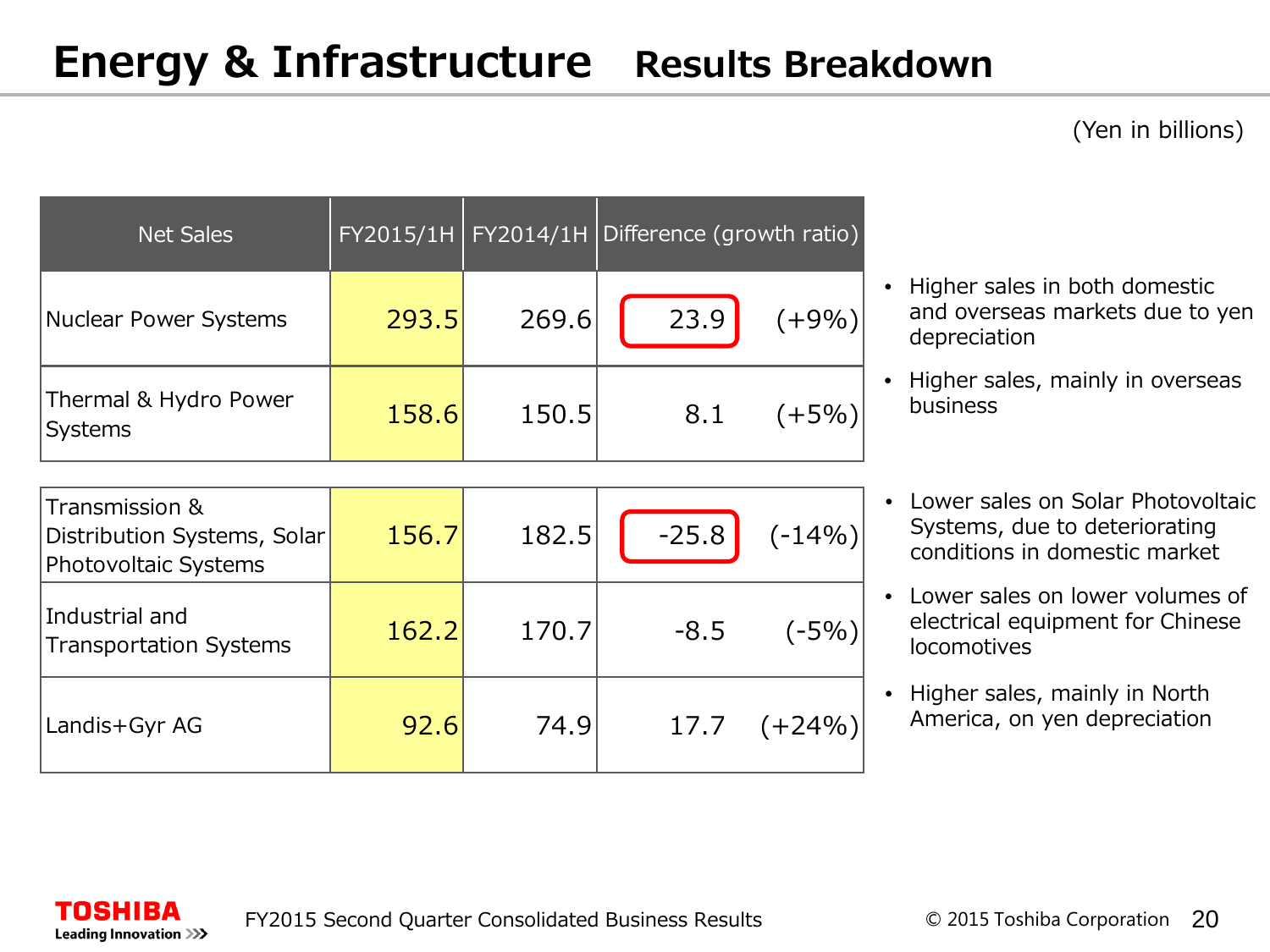# **Community Solutions**



(Yen in billions) = Year-on-year comparison

- The Elevator and Building Systems business and Toshiba TEC Corporation recorded higher sales.
- The Lighting business saw lower sales.



- Toshiba TEC Corporation saw significant deterioration due to impairment loss at TGCS  $(-69.6)$ .
- The Elevator and Building Systems business saw lower operating income.
- The Commercial Air-Conditioners business recorded increased operating income.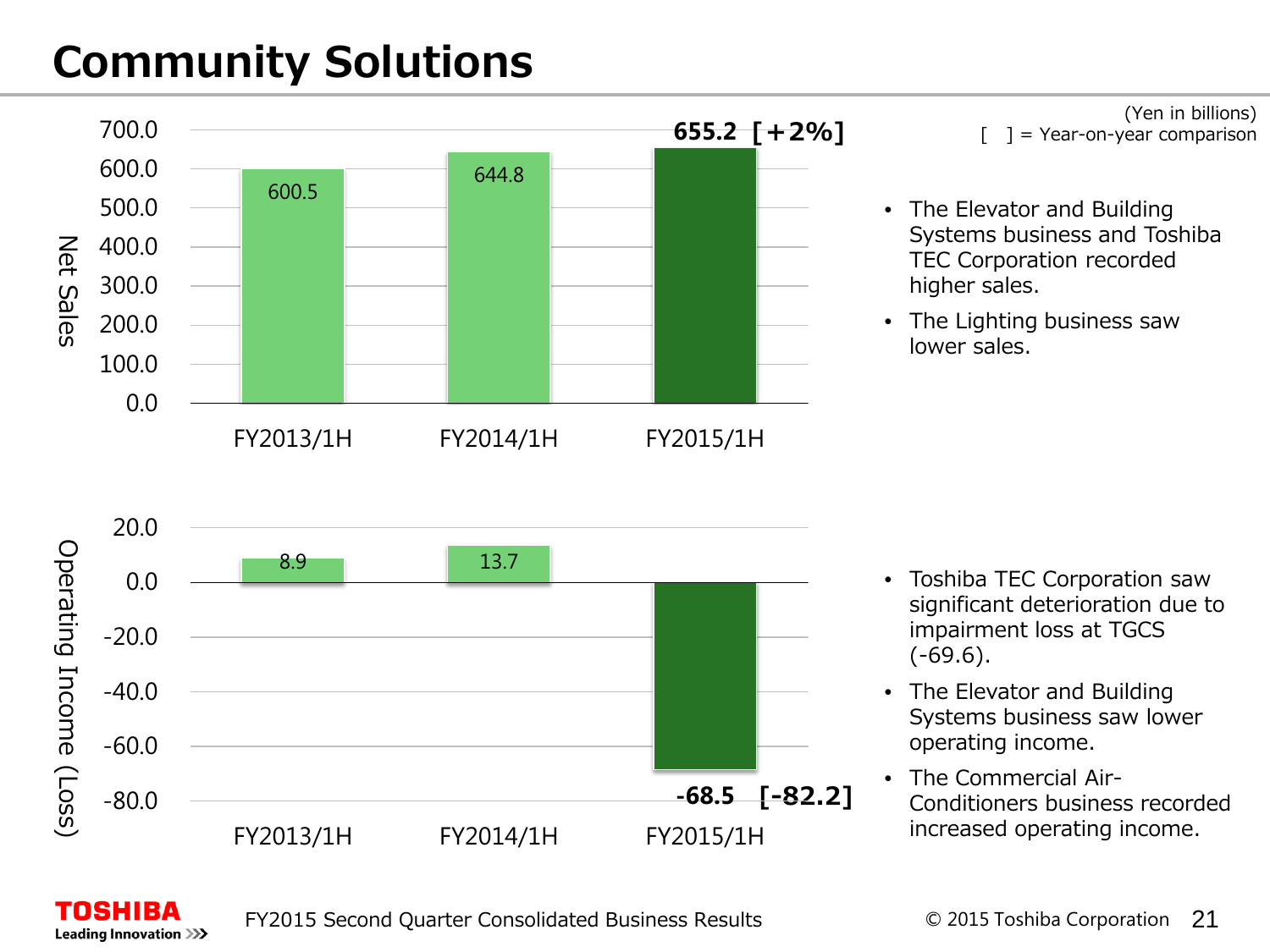#### (Yen in billions)

| <b>Net Sales</b>                                  |       |       | FY2015/1H FY2014/1H Difference (growth ratio) |
|---------------------------------------------------|-------|-------|-----------------------------------------------|
| Community Infrastructure<br>& Building Facilities | 92.4  | 89.7  | 2.7<br>$(+3%)$                                |
| Elevators                                         | 121.9 | 112.6 | 9.3<br>$(+8%)$                                |
| Lighting                                          | 92.4  | 96.0  | $-3.6$<br>$(-4%)$                             |
| Commercial Air-<br>Conditioners                   | 89.2  | 90.3  | $-1.1$<br>$(-1%)$                             |

| Toshiba TEC Corporation | 263.5 | 6.9 | $(+3%$ |
|-------------------------|-------|-----|--------|
|                         |       |     |        |

- Higher sales due to steady demand for public works in Japan
- Higher sales on new and renewal demand in the domestic market and yen depreciation
- Lower sales on shrinkage in solar business due to FIT price reduction, and decrease in conventional lighting
- Lower sales by deteriorating domestic market condition though overseas increased
- Higher sales by MFP\* model mix and by yen depreciation

\*MFP: Multi Functional Printer

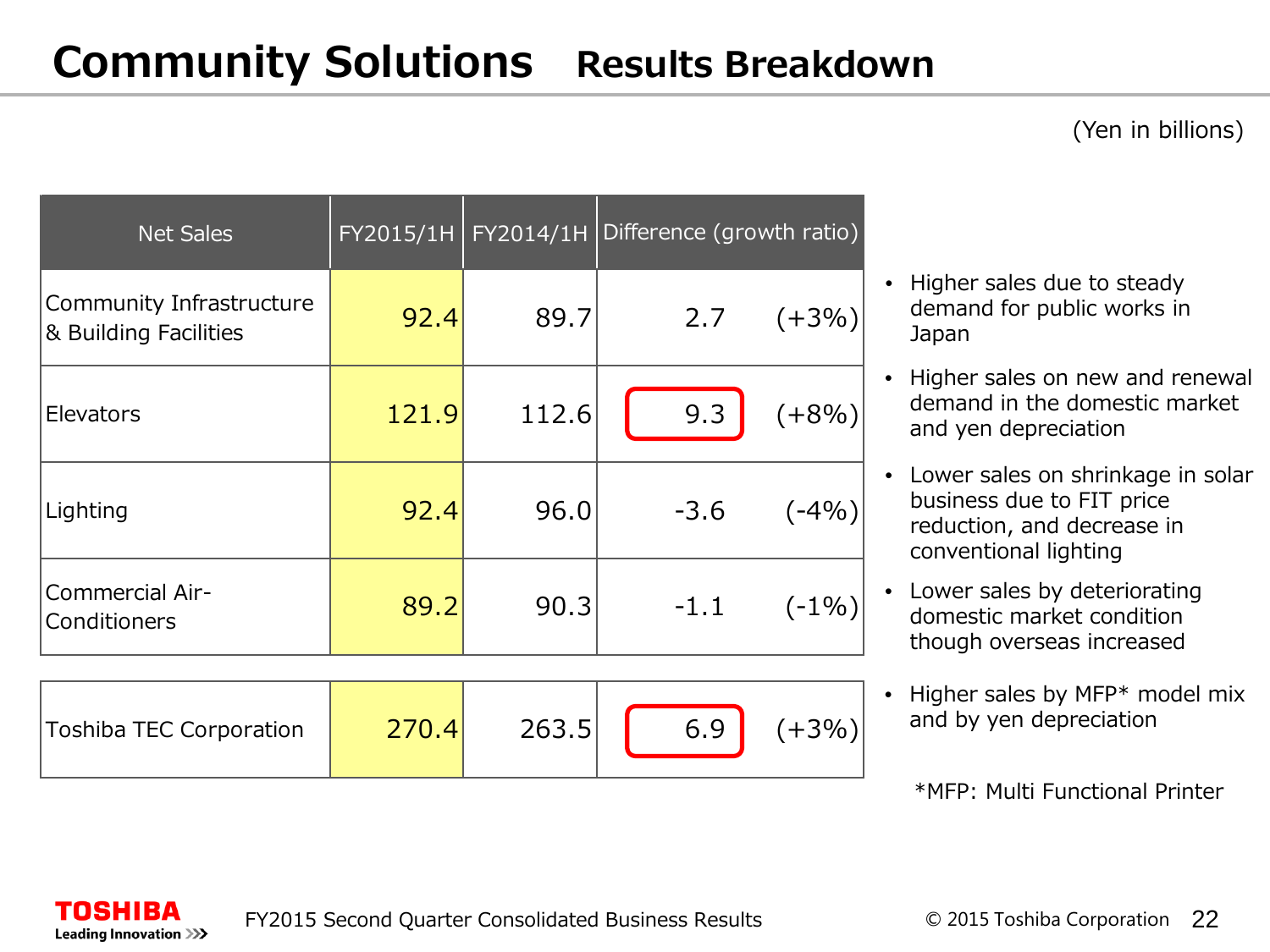### **Healthcare Systems & Services**



(Yen in billions) = Year-on-year comparison

• The Equipment Sales business in emerging economies and the Service business, mainly in North America, saw firm sales.



• Lower operating income due to increased R&D costs to develop next-generation systems and services.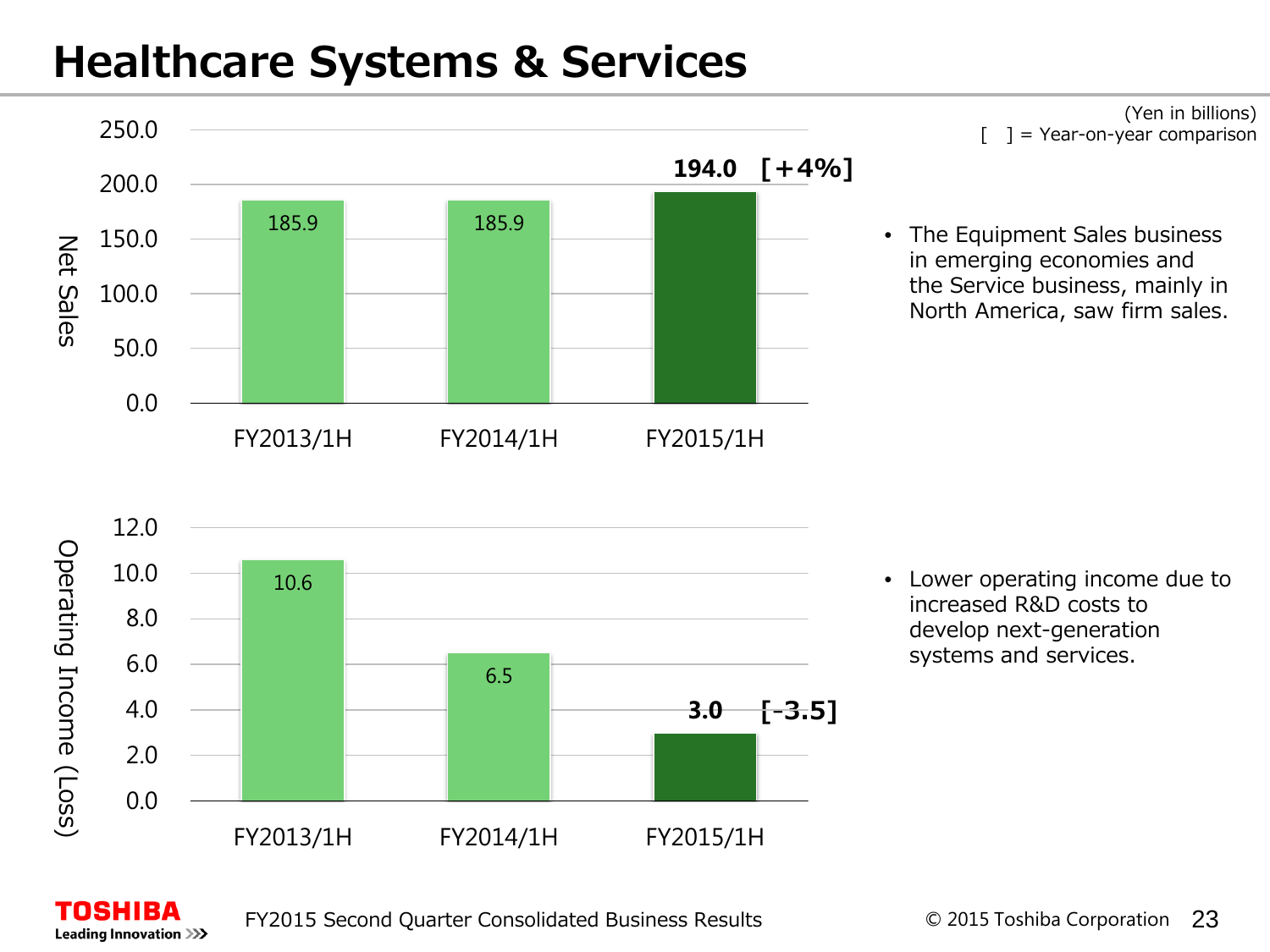#### **Electronic Devices & Components**



(Yen in billions) = Year-on-year comparison

- Memories saw higher sales.
- Discretes saw lower sales.
- The Storage Products business also saw lower sales on downturn in the PC market.



- Discretes, System LSIs and the Storage Product business declined significantly.
- Memories also saw lower operating income.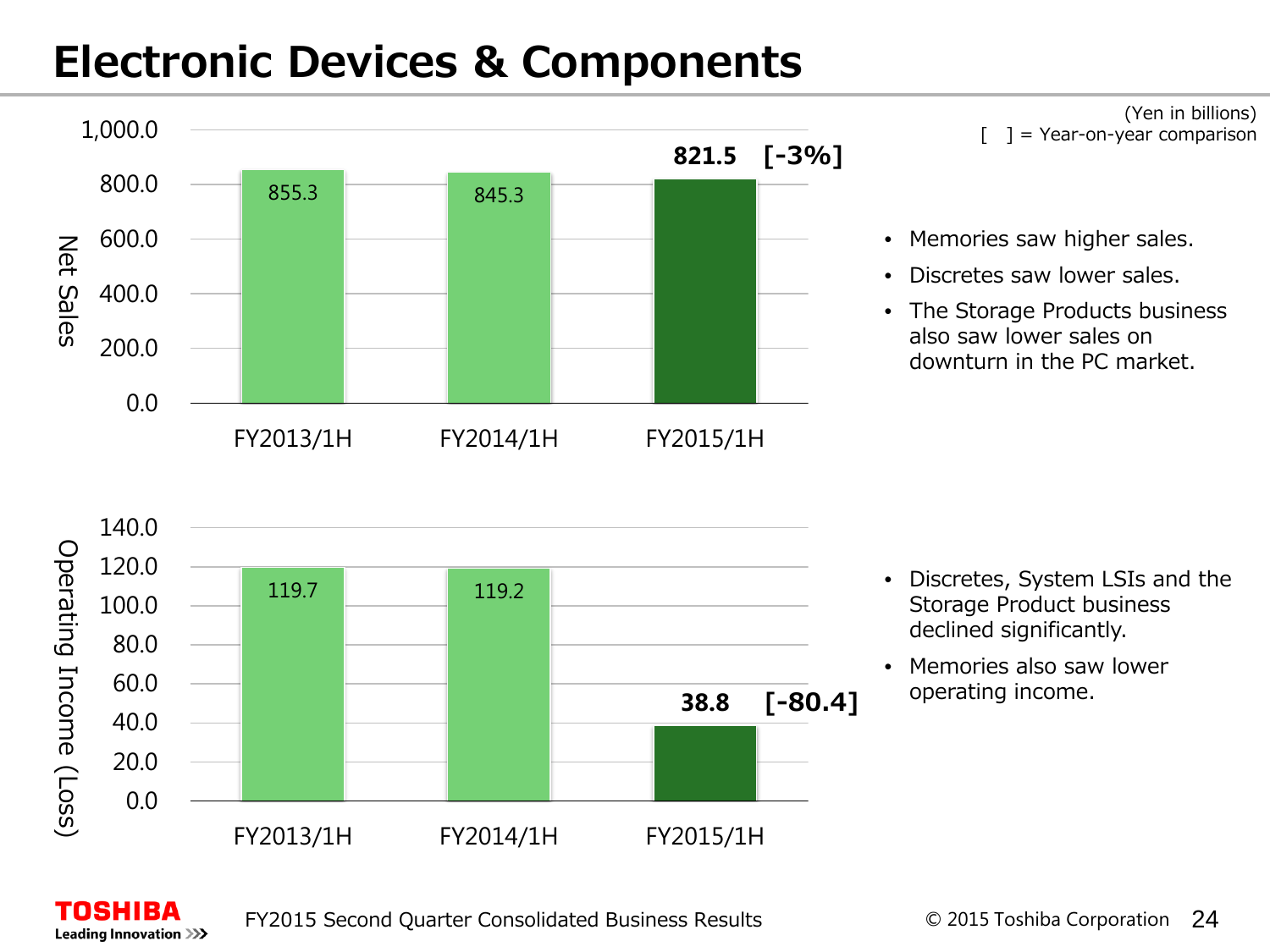#### **Electronic Devices & Components Results Breakdown**

(Yen in billions)

| <b>Net Sales</b>    |       |       | $FY2015/1H$ FY2014/1H Difference (growth ratio) |
|---------------------|-------|-------|-------------------------------------------------|
| <b>Discretes</b>    | 72.0  | 78.4  | $-6.4$<br>$(-8%)$                               |
| <b>System LSIs</b>  | 86.1  | 87.3  | $-1.2$<br>$(-1%)$                               |
| Memories            | 414.6 | 401.3 | 13.3<br>$(+3%)$                                 |
| Semiconductor Total | 572.7 | 567.0 | 5.7<br>$(+1%)$                                  |

- Lower sales due to a fall off in sales volume for power semiconductors for consumer products
- Lower sales on reduced sales volumes for system LSIs for consumer products
- Higher sales on a healthy performance for high capacity smartphones and yen depreciation, despite lower sales prices

• Lower sales on a downturn in the PC market

| Storage Products | 206.9 | 242.6 | $-35.7$ | $\mid$ (-15%) |
|------------------|-------|-------|---------|---------------|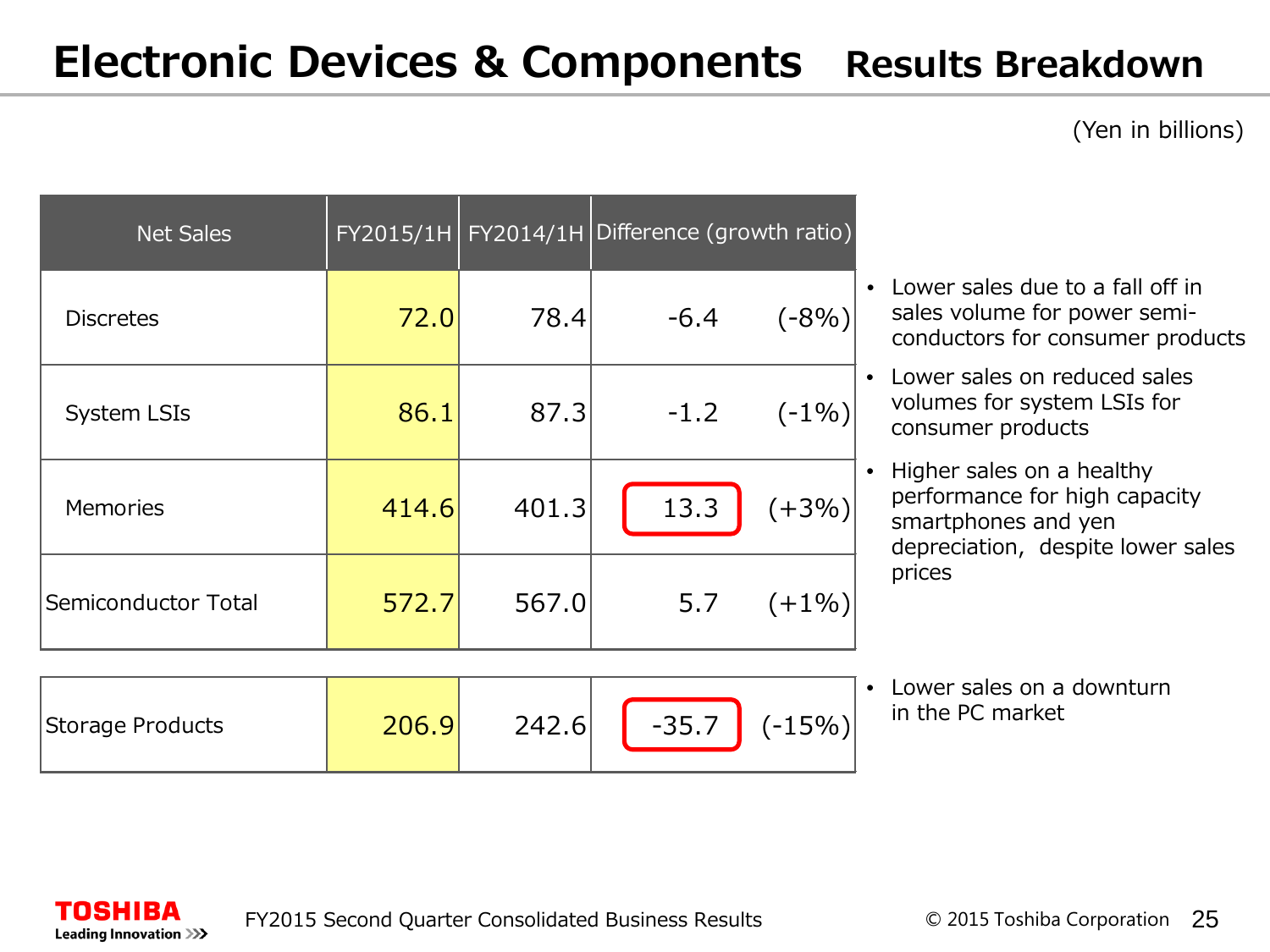#### **Semiconductor & Storage Products Quarterly Trend in Operating Income (Loss)**

#### **FY2015/2Q (on 1Q): Discretes and System LSIs deteriorated**

(Yen in billions)



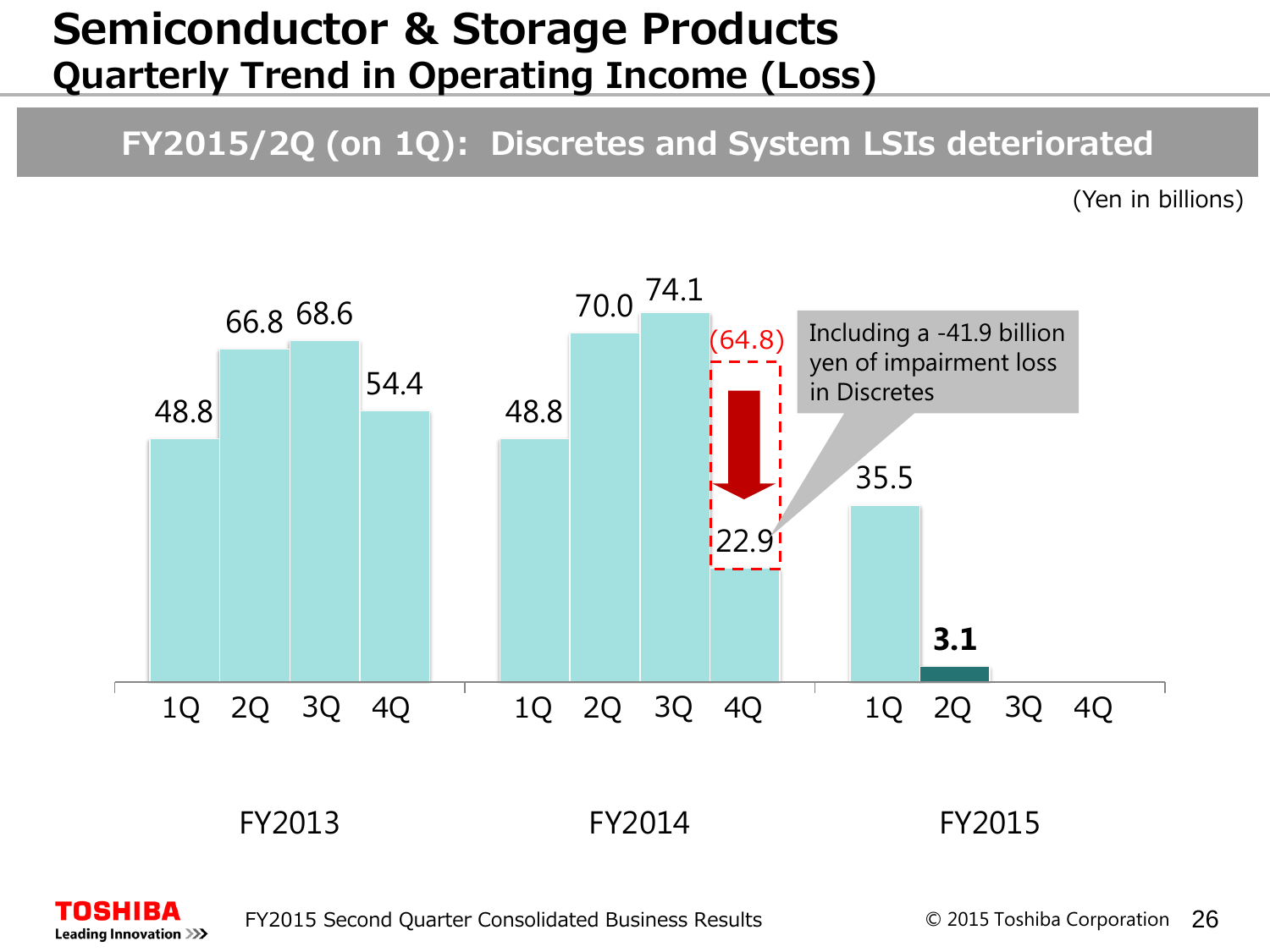### **Lifestyle Products & Services**

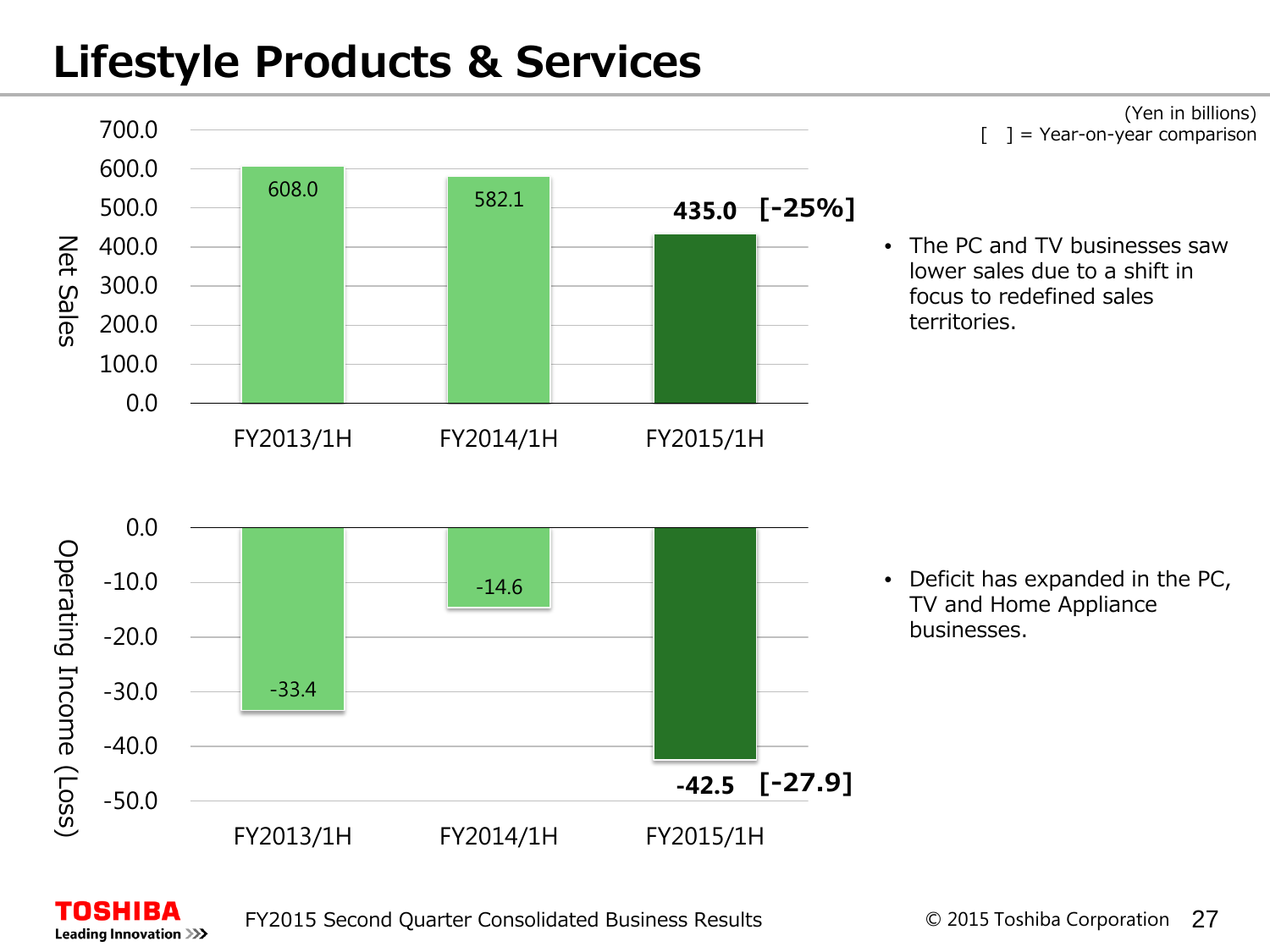#### (Yen in billions)

| <b>Net Sales</b> |       |       | $FY2015/1H$ $FY2014/1H$ Difference (growth ratio) |  |
|------------------|-------|-------|---------------------------------------------------|--|
| PC               | 245.0 | 333.6 | $-88.6$<br>$(-27%)$                               |  |
| TV               | 39.1  | 91.4  | $-52.3$<br>$(-57%)$                               |  |
| Home Appliances  | 115.6 | 117.9 | $-2.3$<br>$(-2%$                                  |  |

- Lower sales on withdrawal from unprofitable regions in the B2C business
- Lower sales from ceasing development and sales operations, and migrating to brand licensing in overseas
- Lower sales on a decrease in domestic sales, though overseas sales increased

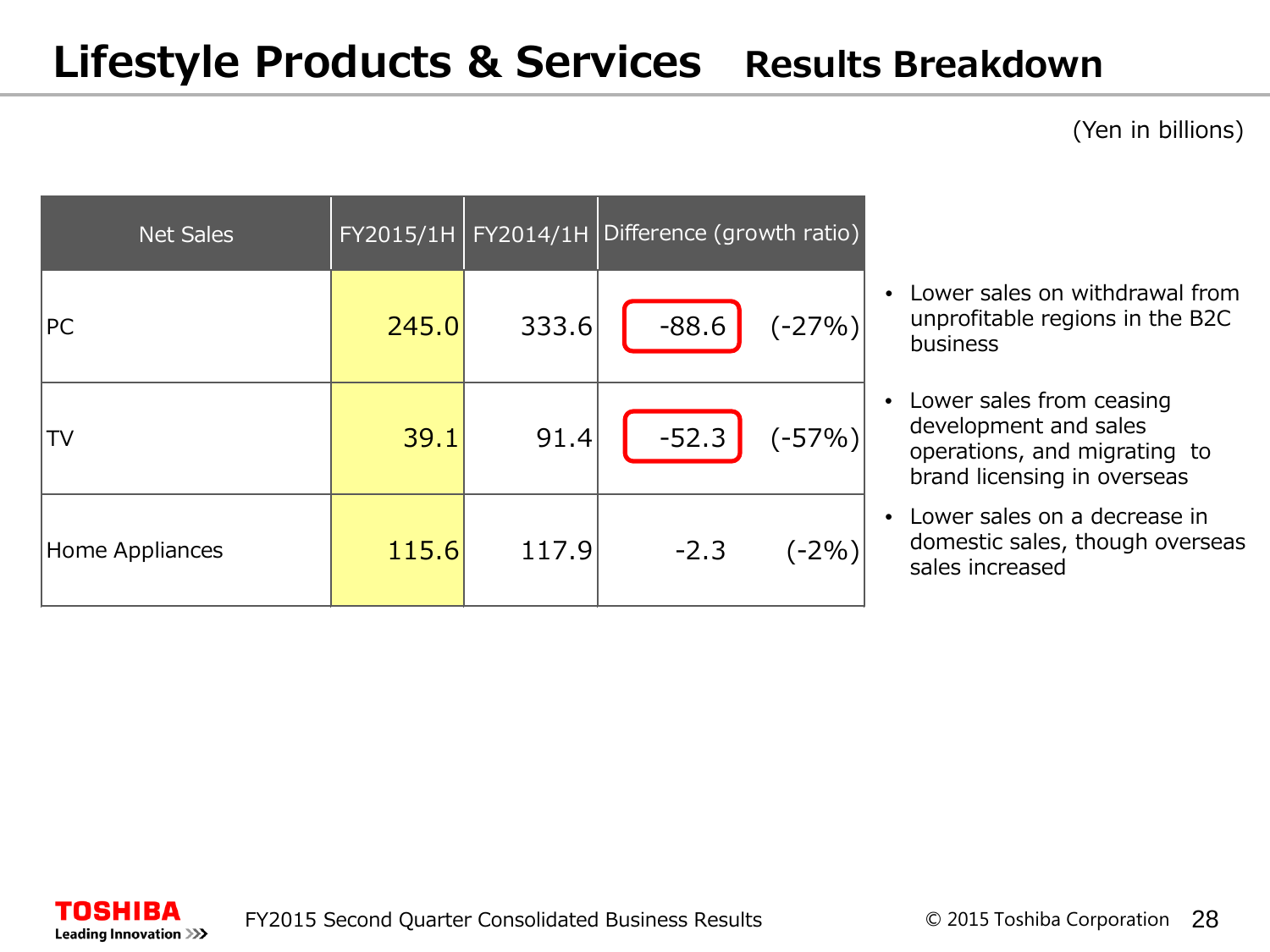# **3. Responses to Business Challenges**

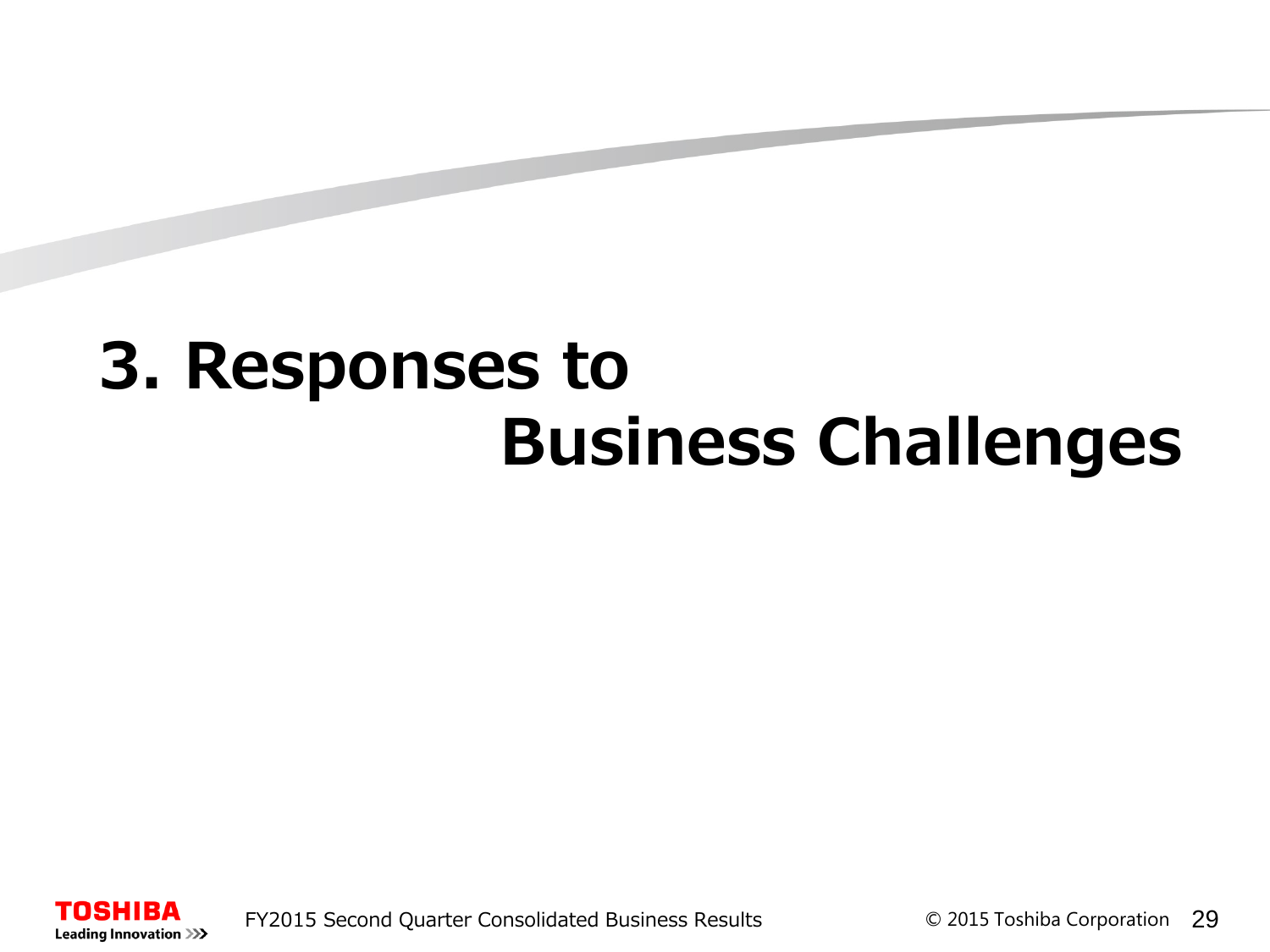### **Progress in Structural Reform of Challenge Businesses**

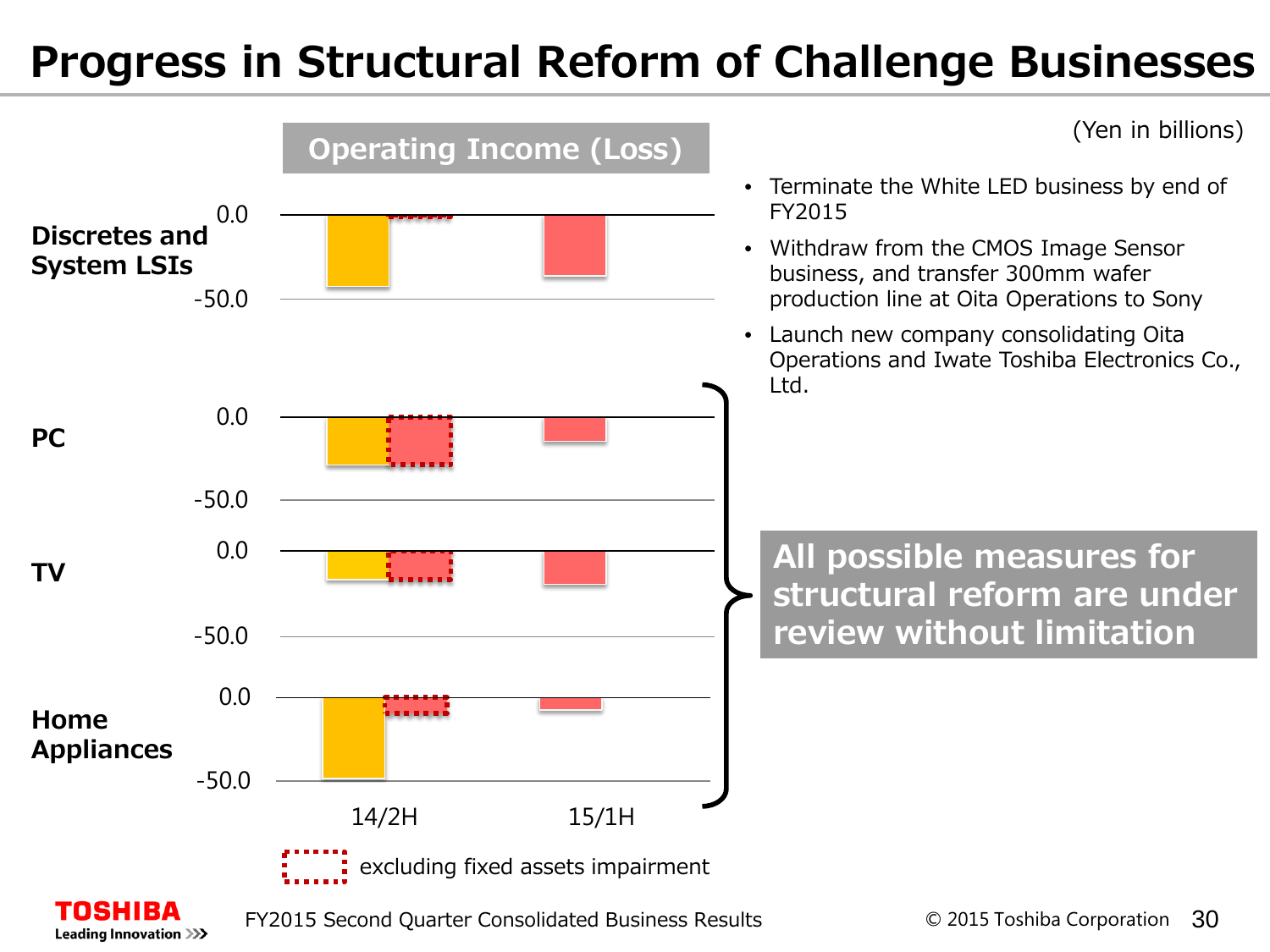# **Structural Reform in System LSIs and Discretes**

**Turn both System LSIs and Discretes positive within FY2016 by cutting fixed costs by approx. 16.0 billion yen for System LSIs and approx. 10.0 billion yen for Discretes (against FY2014)**

#### Withdrawal from the CMOS Image Sensor business

- $\triangleright$  Transfer 300mm wafer production line at Oita Operations to Sony\* (targeting completion of transfer within FY2015)
- $\triangleright$  Transfer approx.1,100 employees to Sony Group\*

\*Signed Letter of Intent with Sony

Leading Innovation >>>

#### Launch of new company for the System LSI business

- Launch new company by integrating the 200mm and 150mm wafer production lines at Oita Operations to Iwate Toshiba Electronics Co., Ltd.
- $\triangleright$  Concentrate management resources on businesses where the Company anticipates market growth and enjoys a technological advantages, such as analog integrated circuits and motor control drivers for automotive applications.
- $\triangleright$  Improve up-rate of manufacturing lines by centralizing foundry demand

#### Termination of the White LED business

- $\triangleright$  Terminate all operations related to the White LED business by the end of FY2015
- $\triangleright$  Concentrate on the power semiconductor, optical devices and small-signal devices businesses, where the Company anticipates market expansion.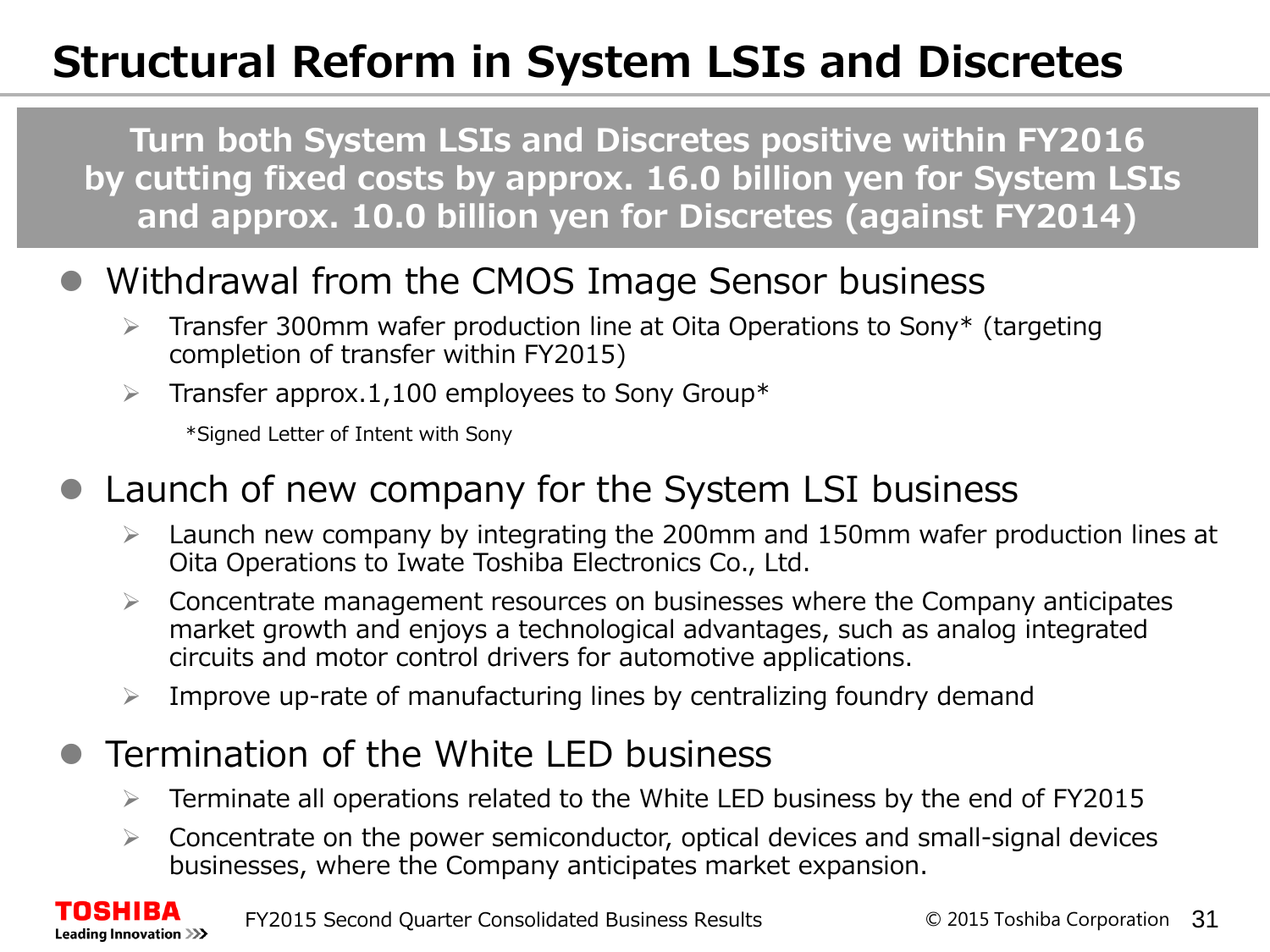#### **Westinghouse Acquires Construction Subsidiary from CB&I**

**Agreed to acquire S&W\*, which conducts nuclear construction and integrated services, from CB&I (Targeting completion of acquisition by the end of 2015)**

\*CB&I Stone & Webster Inc.

- Westinghouse integrates end-to-end management and execution of all aspects of US nuclear plant projects.
- Westinghouse has reached agreements with Southern Co. and SCANA Corporation to resolve all outstanding claims and disputes. The agreements also include price and schedule adjustments.
- Westinghouse is in negotiations with Fluor Corporation, a US engineering company, which will support Westinghouse in construction of the US projects.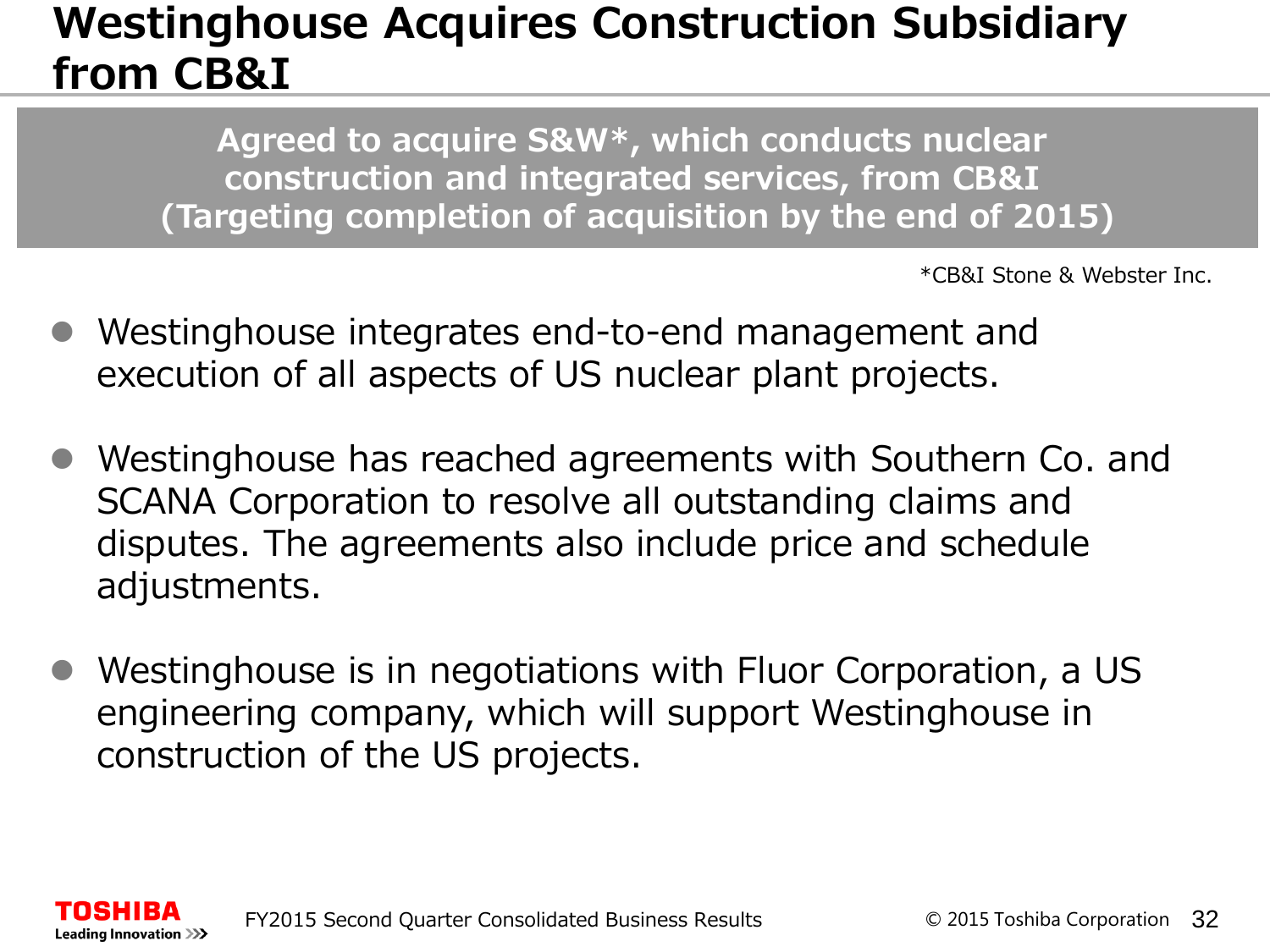# **Goodwill and Intangible Assets, Deferred Tax Assets**

#### Goodwill and Intangible Assets

(Yen in billions)

- $\triangleright$  Recorded impairment losses on goodwill and intangible assets at TGCS
- $\triangleright$  Determined that there is no need to record impairment losses in the Nuclear Power Systems business and for Landis+Gyr AG

| (Major Balance)                          | 2015/9E<br><b>Balance</b> | Goodwill<br>(part of left number) | Amount of<br>Impairment | Goodwill<br>(part of left number) |
|------------------------------------------|---------------------------|-----------------------------------|-------------------------|-----------------------------------|
| Nuclear Power Business<br>(Westinghouse) | 515.6                     | 344.1                             |                         |                                   |
| Landis+Gyr AG                            | 231.6                     | 170.4                             |                         |                                   |
| <b>TGCS</b>                              | 15.6                      | 0.0                               | $-68.4$                 | $-28.1$                           |
| Total                                    | 1,060.2                   | 649.9                             | $-68.4$                 | $-28.1$                           |

#### Deferred Tax Assets

Leading Innovation >>>

|                                                                                                                | 2015/9E<br><b>Balance</b> |
|----------------------------------------------------------------------------------------------------------------|---------------------------|
| Long-term Deferred Tax Assets (approximation) of Toshiba Corporation and wholly<br>owned subsidiaries in Japan | 180.0                     |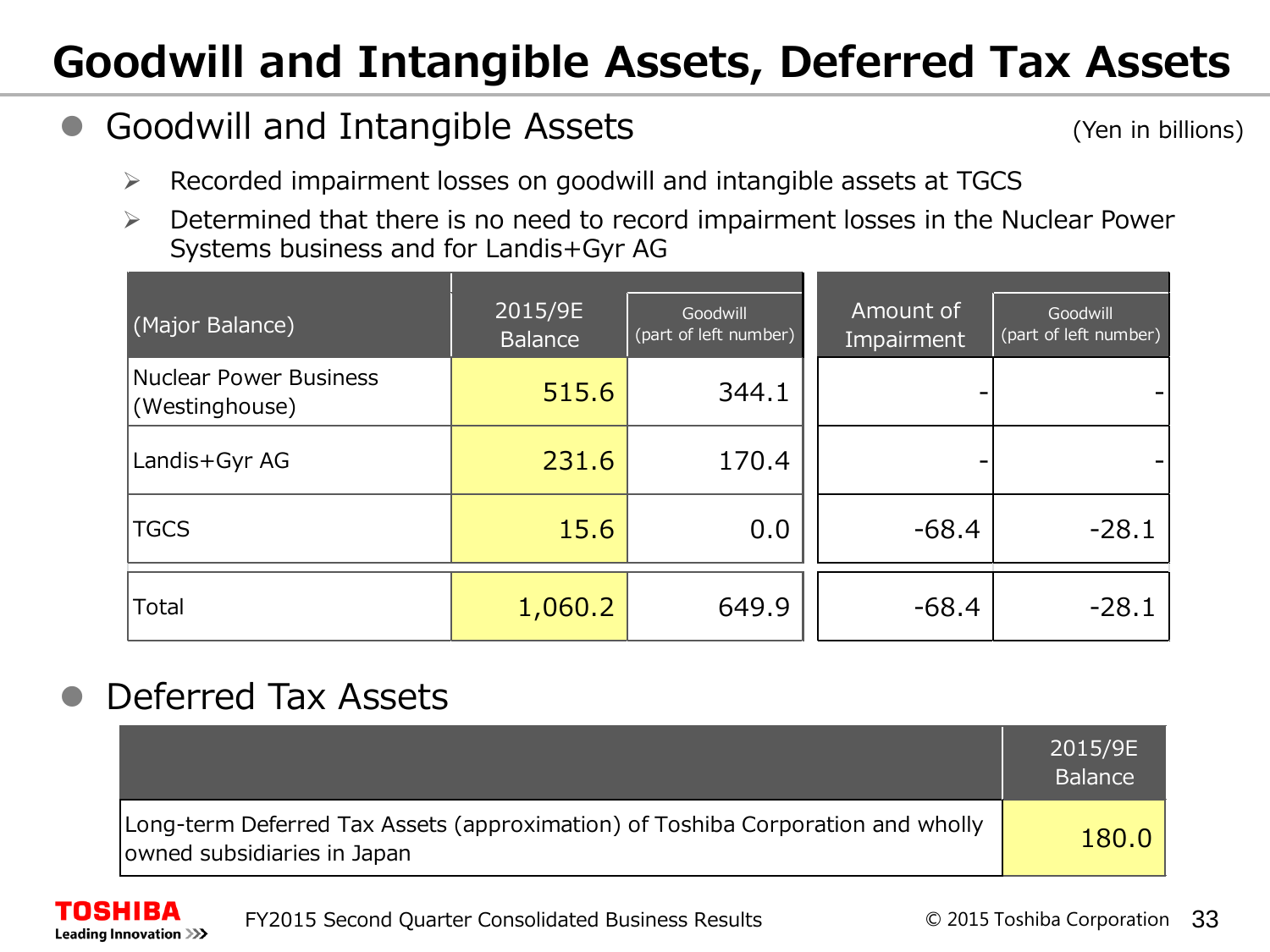#### **Timeline in Integration of Nuclear Energy Systems & Services Div. and Westinghouse**

 **Become world-leading company by promoting both BWR and PWR Expect synergy from global sales network and wide product range** 



OSHIBA Leading Innovation >>>

- **Respect management system and policy as an independent company**
- **Established WEC Coordination Div.**
- **Changed to WEC Div. to reflect actual condition of business operation as one of two wheels of Toshiba' nuclear energy systems business**
- **Integrate Nuclear Energy Systems & Services Div. and WEC Div.**
- **Became single business entity both in name and reality**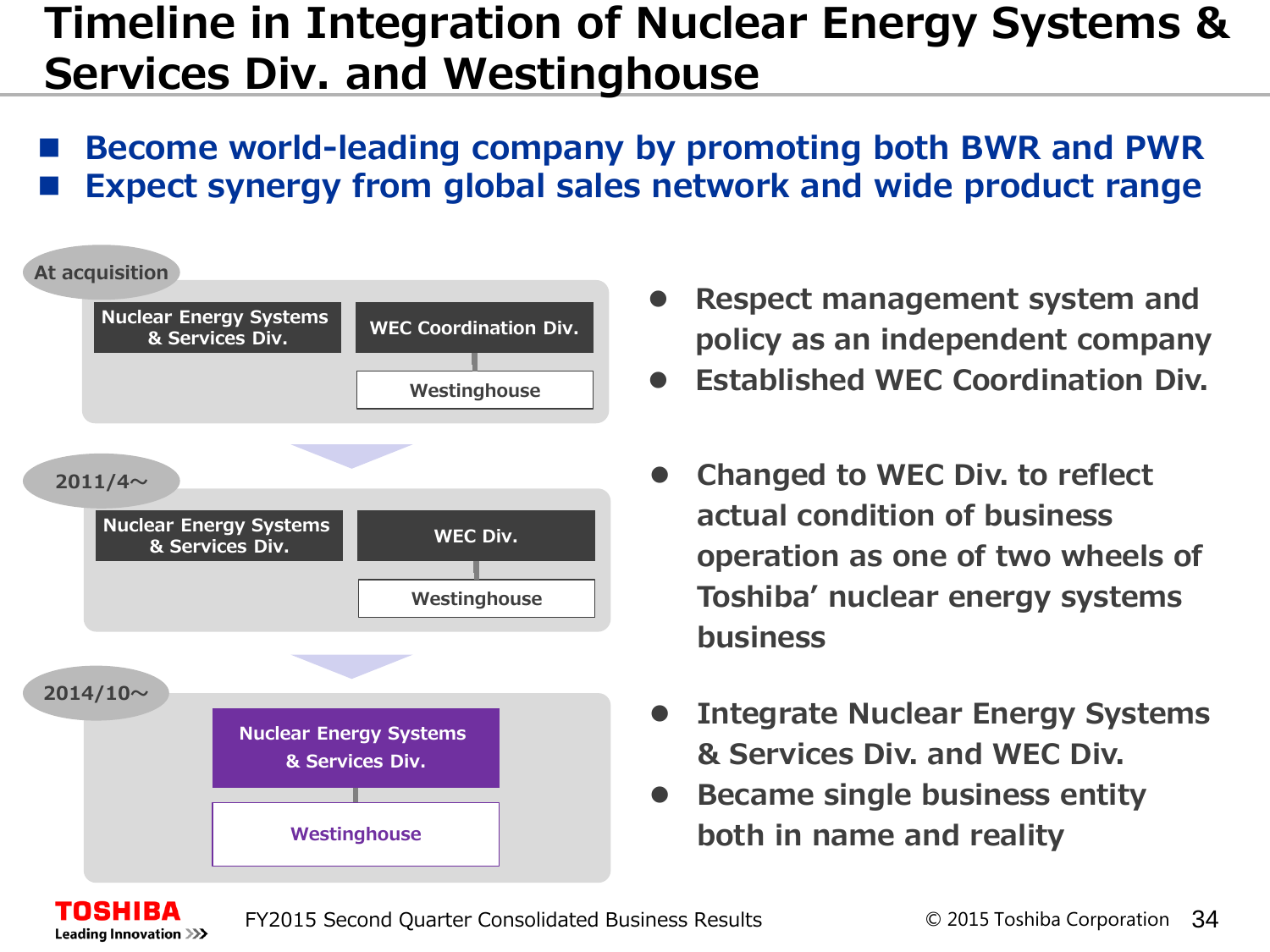#### **Nuclear Power Systems Business's Global Business System**

**Integrate Nuclear Energy Systems & Services Div. and WEC Div. on October 1, 2014**

- Respond quickly to changes in business environment and **incorporate customer needs**
- **Integrate products and services to maximize synergies**

**Two purposes of restructuring divisions**

- Integrate global business strategies (increase order wins)
- **Pursue efficient business operation (mutual utilization and integration of resources and know-how)**

**Share Construction Knowledge** 



**Cooperation in Manufacturing** 



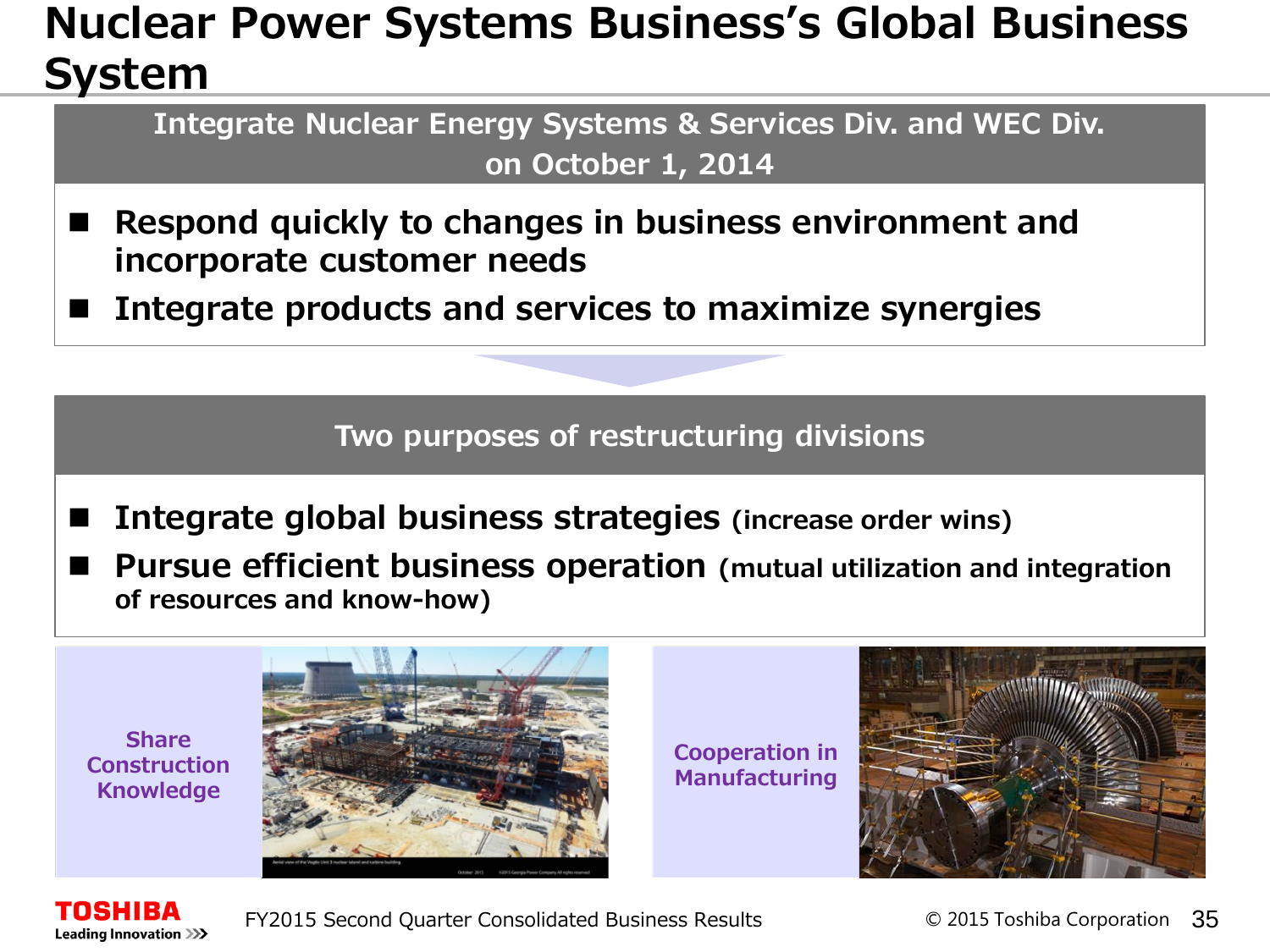#### **Accounting Method of Goodwill of the Nuclear Power business (Westinghouse)**

|                                |                                                                             | Westinghouse<br><b>Evaluation on each product line</b>                                                           |                                                                                                                            | No Impairment<br>Impairment<br>$\times$ :<br><b>Toshiba Corporation</b><br>Evaluation on each business div. |
|--------------------------------|-----------------------------------------------------------------------------|------------------------------------------------------------------------------------------------------------------|----------------------------------------------------------------------------------------------------------------------------|-------------------------------------------------------------------------------------------------------------|
| <b>Before</b><br><b>FY2011</b> | <b>All product lines</b>                                                    |                                                                                                                  | <b>WEC Div.</b><br>$\mathbf{u} \bigcirc \mathbf{u}$<br>*Single report unit is adopted since<br>acquisition of Westinghouse |                                                                                                             |
| <b>FY2012</b>                  | <b>Fuel</b><br><b>Service</b>                                               | <b>Automation</b><br>$\boldsymbol{\mathsf{X}}$<br><b>New</b><br>$\boldsymbol{\mathsf{x}}$<br><b>Construction</b> |                                                                                                                            | <b>WEC Div.</b>                                                                                             |
| <b>FY2013</b>                  | <b>Fuel</b><br><b>Engineering</b><br>Equipment<br><b>Large Construction</b> | <b>Automation</b><br><b>Field Service</b><br><b>New</b><br>$\bm{\times}$<br><b>Construction</b>                  |                                                                                                                            | <b>WEC Div.</b><br>$\mathbf{u} \bigcirc \mathbf{u}$                                                         |
| <b>FY2014</b>                  | <b>All product lines</b>                                                    |                                                                                                                  |                                                                                                                            | <b>Nuclear Energy Systems</b><br>& Services Div.                                                            |

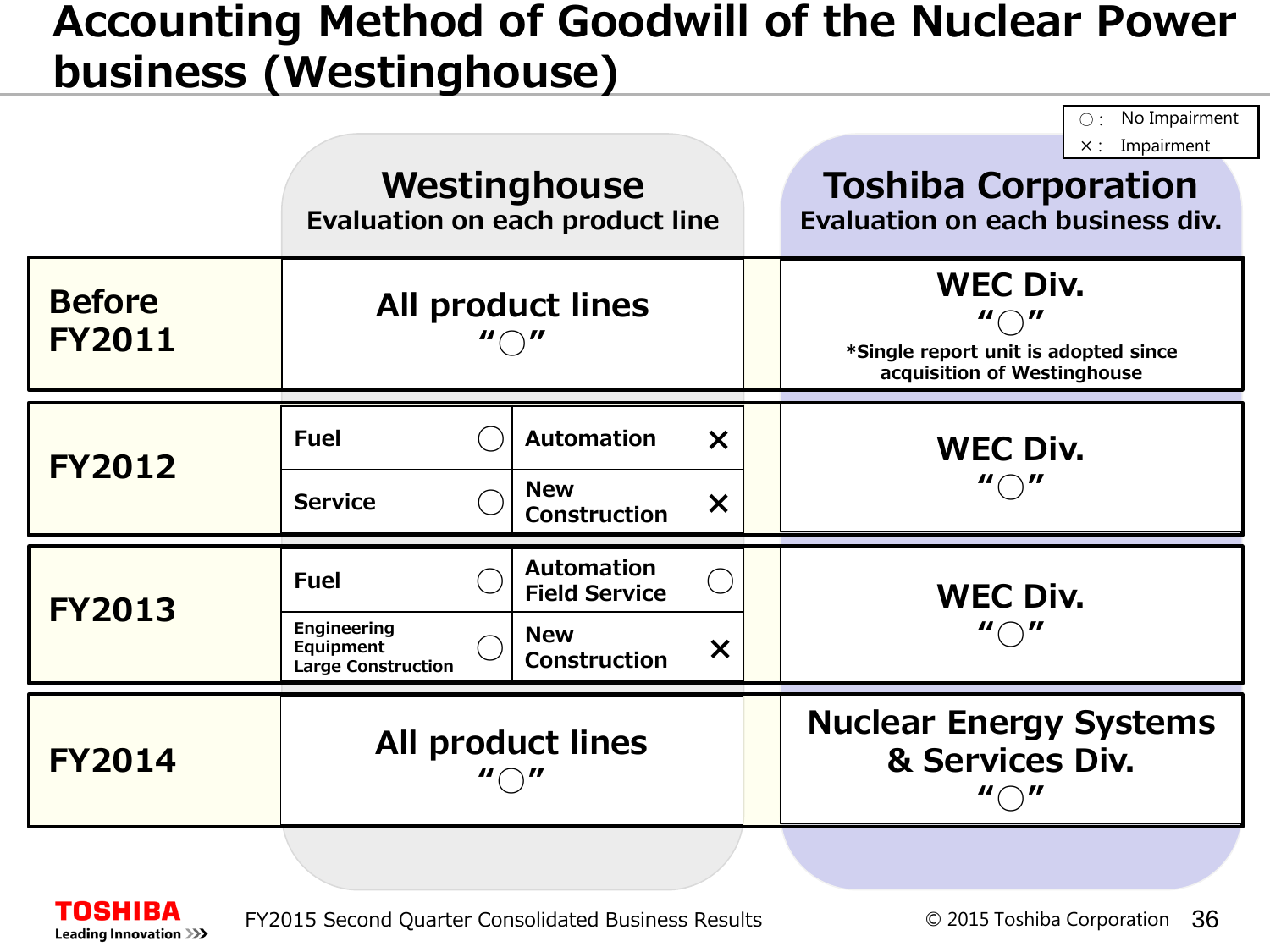**Toshiba will not announce its FY2015 forecast at this point. The Company continues to carefully evaluate operational impacts of structural reforms to challenge businesses that are still under review.**

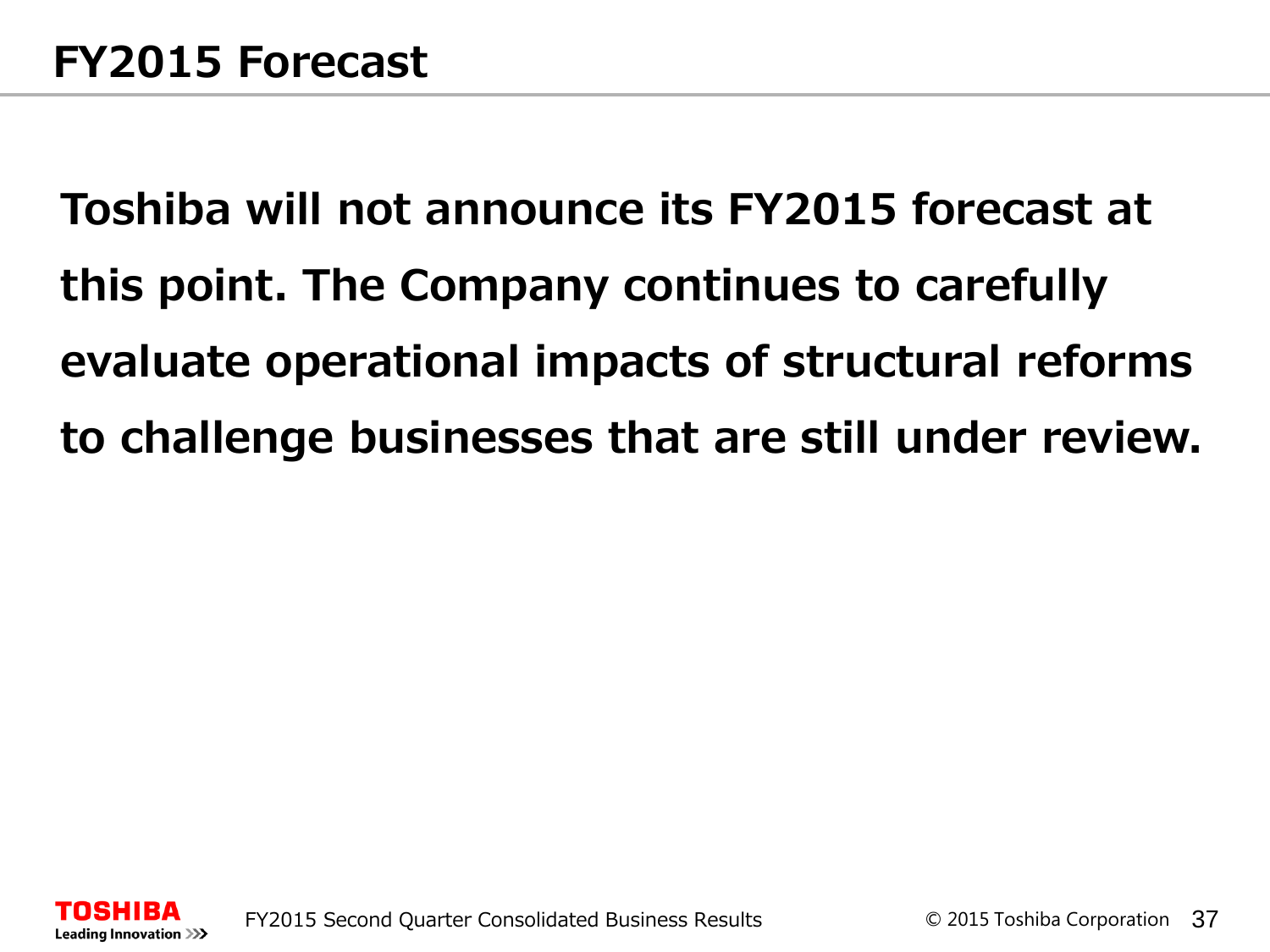# **Appendix**

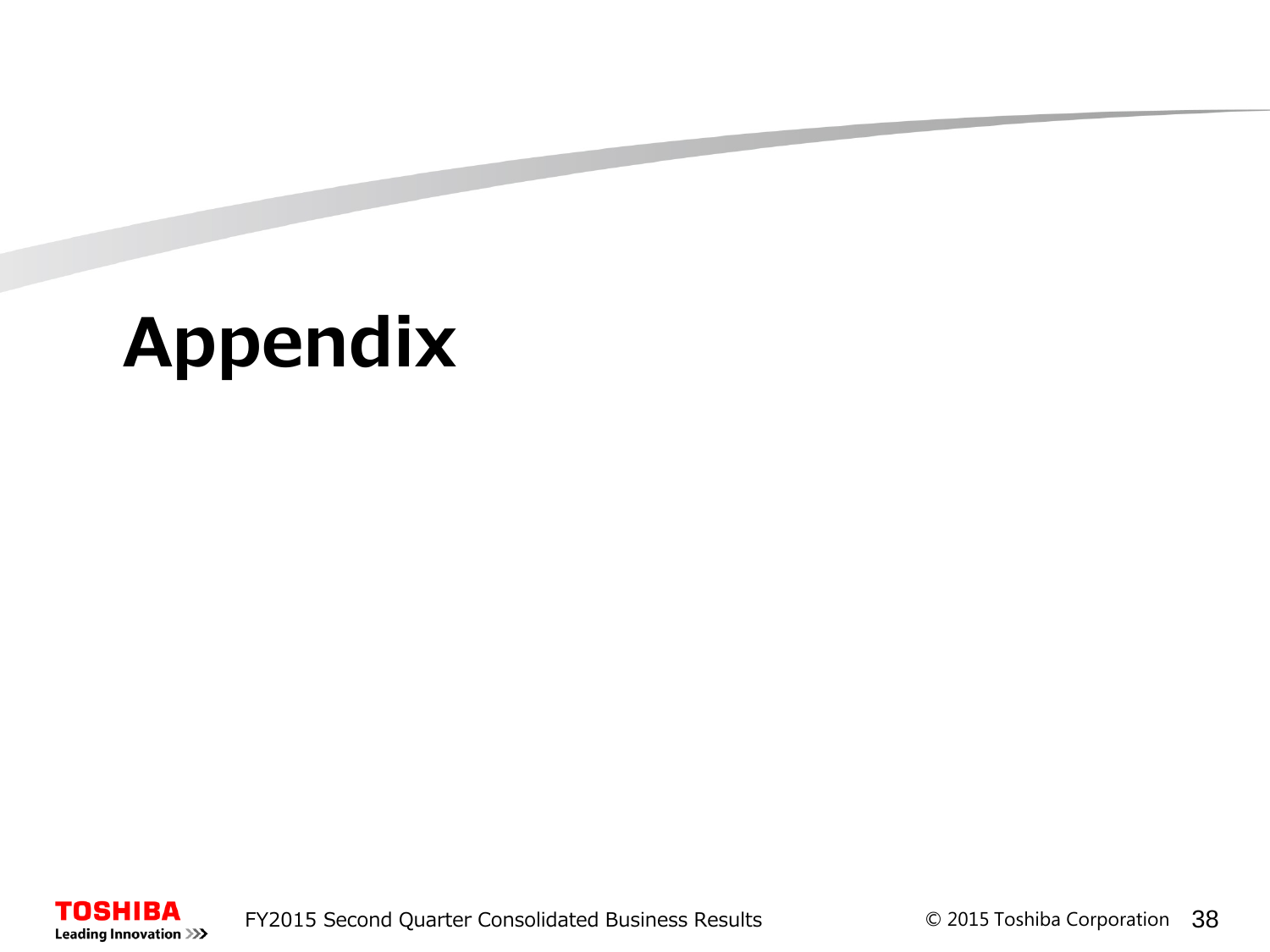### **Energy & Infrastructure**



TOSHIBA Leading Innovation >>>

FY2015 Second Quarter Consolidated Business Results

© 2015 Toshiba Corporation 39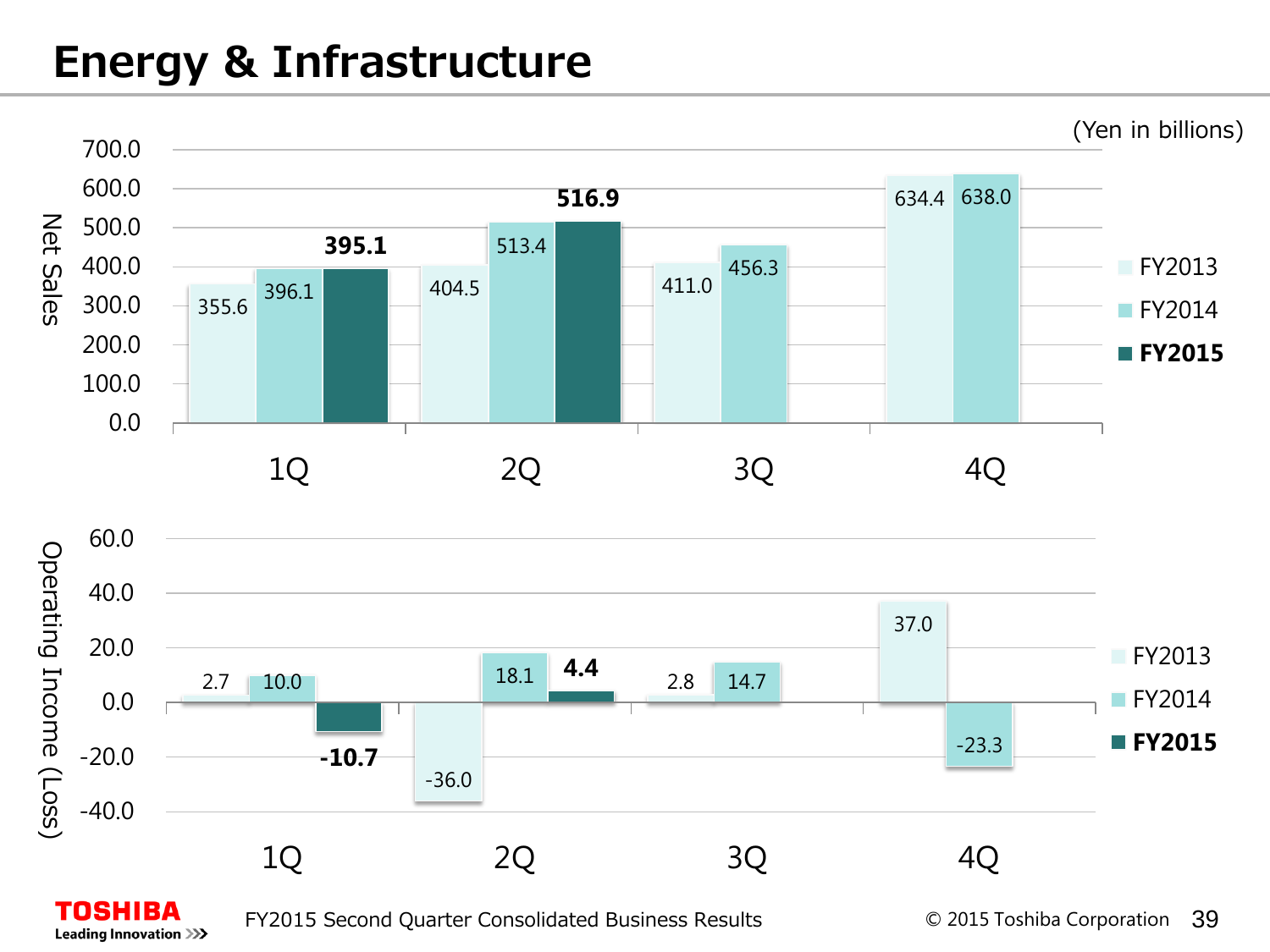# **Community Solutions**



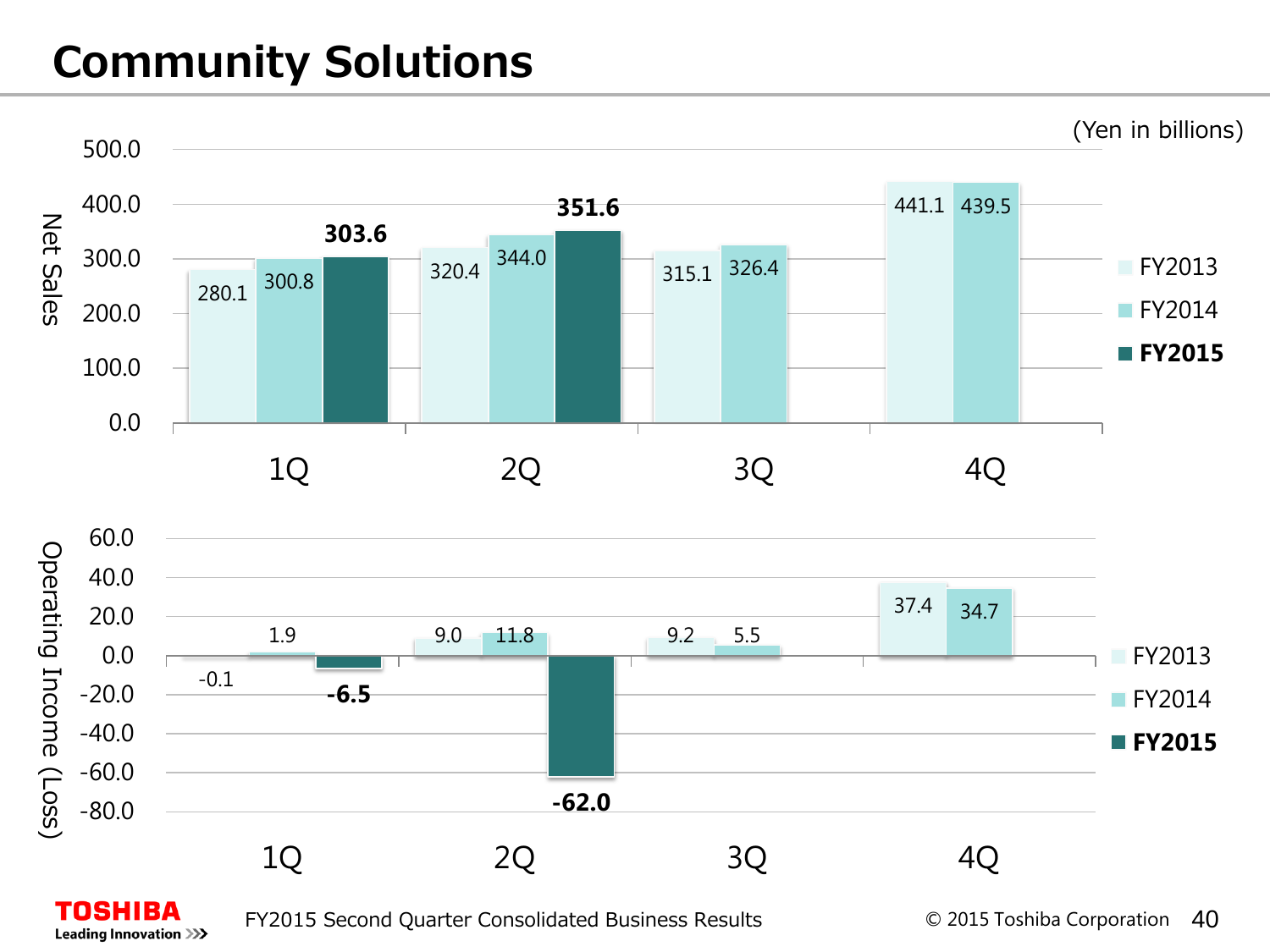#### **Healthcare Systems & Services**



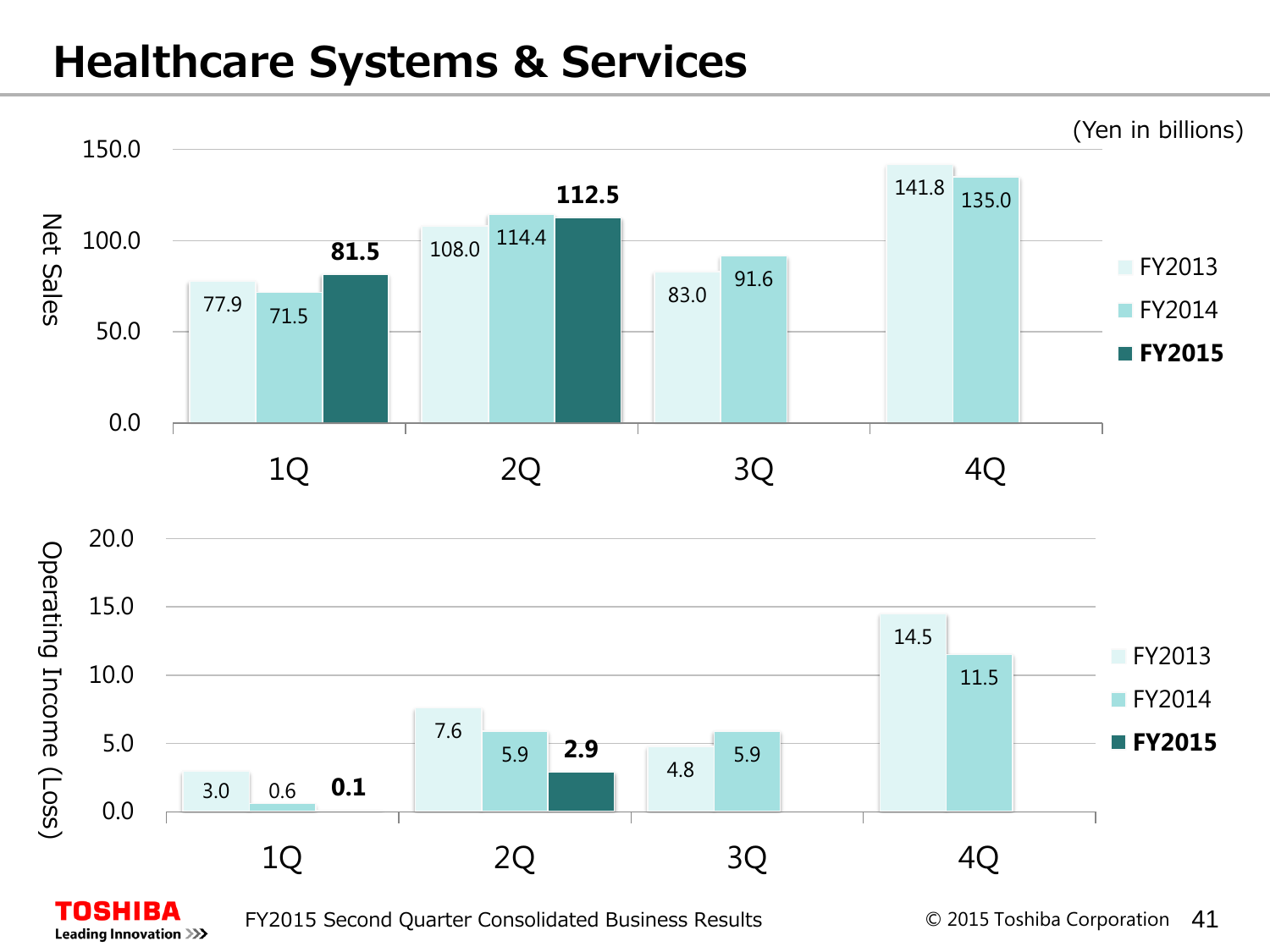#### **Electronic Devices & Components**





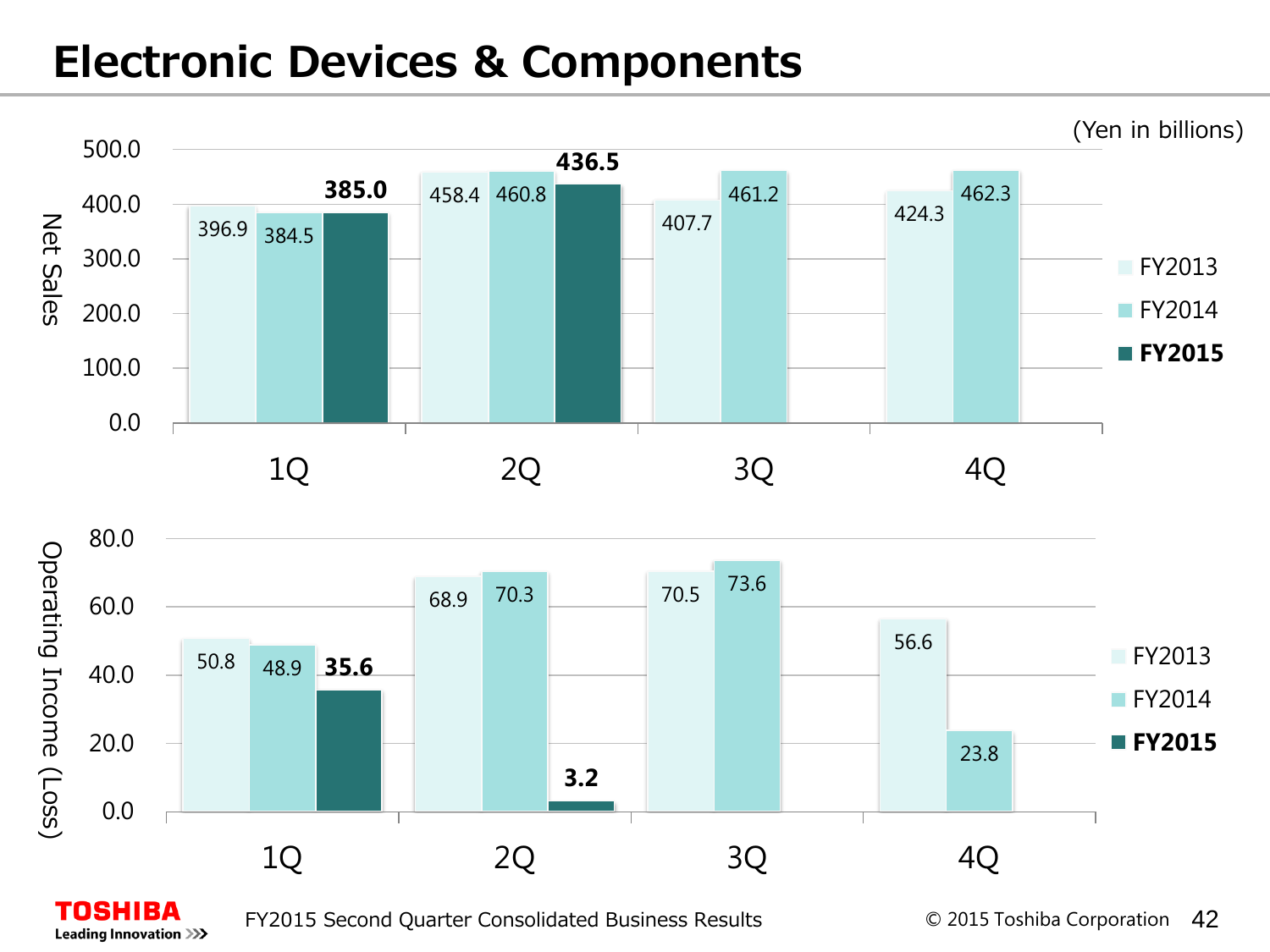#### **Lifestyle Products & Services**

Leading Innovation >>>

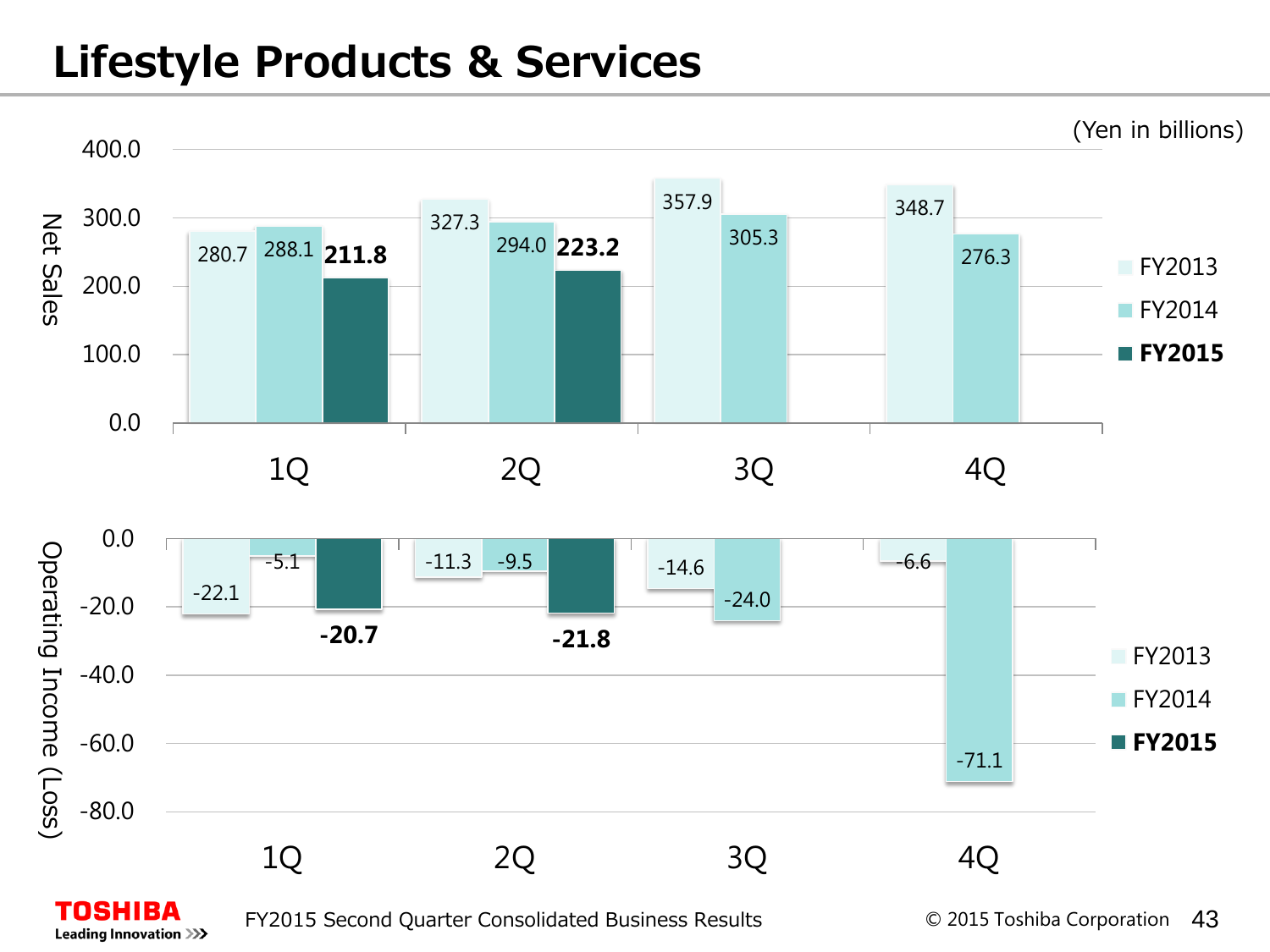#### **FY2014/1H Before and After Restatement of Past Financial Results**

(Yen in billions)

|                                 | FY2014/1H<br>(After) | FY2014/1H<br>(Before) | <b>Difference</b> |
|---------------------------------|----------------------|-----------------------|-------------------|
| Energy & Infrastructure         | 909.5                | 915.8                 | $-6.3$            |
| Community Solutions             | 644.8                | 645.7                 | $-0.9$            |
| Healthcare Systems & Services   | 185.9                | 185.6                 | 0.3               |
| Electronic Devices & Components | 845.3                | 832.9                 | 12.4              |
| Lifestyle Products & Services   | 582.1                | 582.2                 | -0.               |

|                                 | FY2014/1H<br>(After) | FY2014/1H<br>(Before) | <b>Difference</b> |
|---------------------------------|----------------------|-----------------------|-------------------|
| Energy & Infrastructure         | 28.1                 | 30.1                  | $-2.0$            |
| Community Solutions             | 13.7                 | 15.8                  | $-2.1$            |
| Healthcare Systems & Services   | 6.5                  | 6.5                   | 0.0               |
| Electronic Devices & Components | 119.2                | 106.7                 | 12.5              |
| Lifestyle Products & Services   | $-14.6$              | $-29.3$               | 14.               |

\*After: Announced on September 7, 2015, by restatement of past financial results \*Before: Announced before restatement of past financial results on September 7, 2015

Net Sales

Net Sales

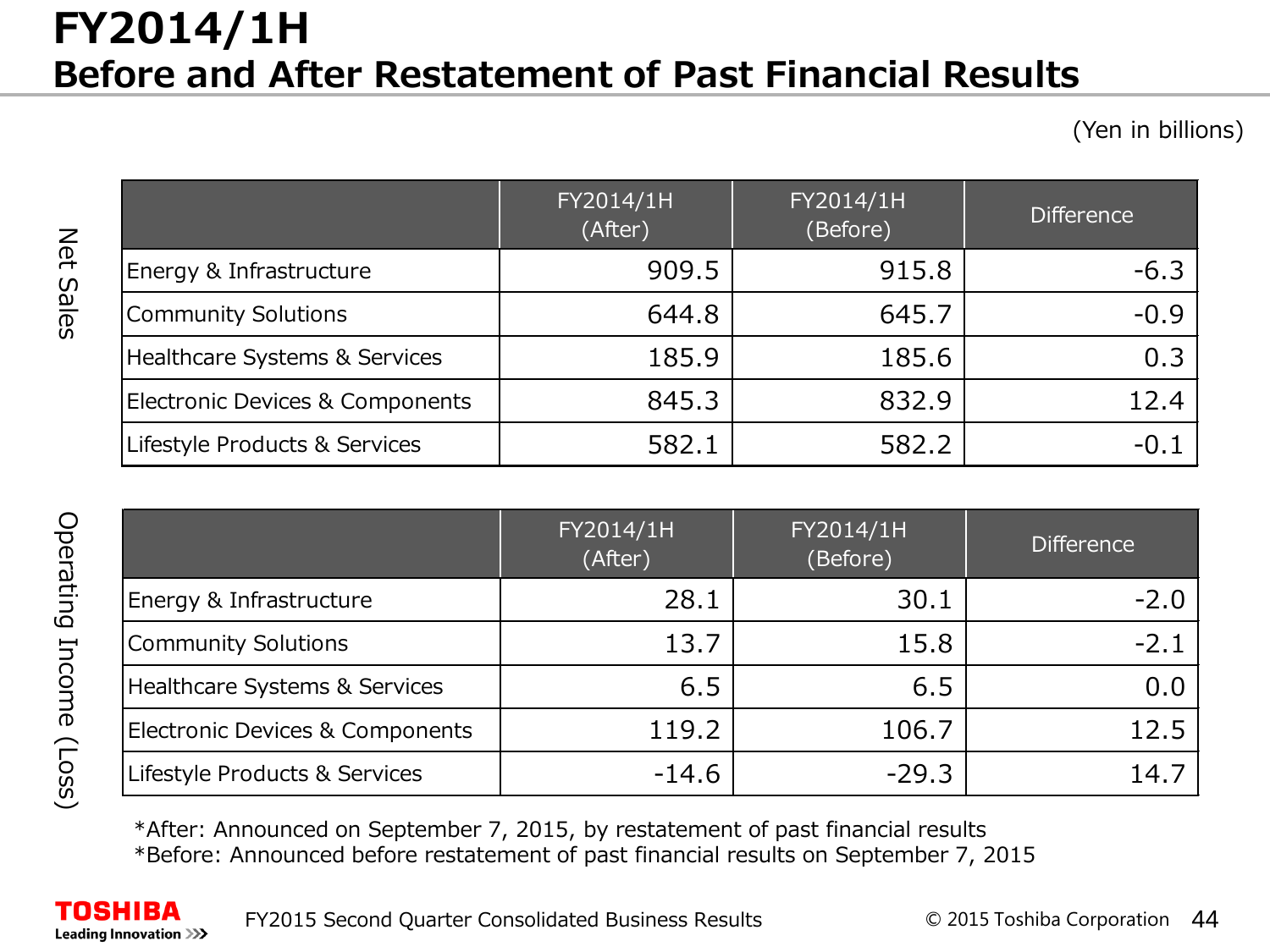#### **FY2013/1H Before and After Restatement of Past Financial Results**

(Yen in billions)

|                                            | FY2013/1H<br>(After) | FY2013/1H<br>(Before) | <b>Difference</b> |
|--------------------------------------------|----------------------|-----------------------|-------------------|
| Energy & Infrastructure                    | 760.1                | 783.1                 | $-23.0$           |
| <b>Community Solutions</b>                 | 600.5                | 599.8                 | 0.7               |
| Healthcare Systems & Services              | 185.9                | 185.8                 | 0.1               |
| <b>Electronic Devices &amp; Components</b> | 855.3                | 852.6                 | 2.7               |
| Lifestyle Products & Services              | 608.0                | 611.4                 | $-3.4$            |

|                                 | FY2013/1H<br>(After) | FY2013/1H<br>(Before) | <b>Difference</b> |
|---------------------------------|----------------------|-----------------------|-------------------|
| Energy & Infrastructure         | $-33.3$              | 15.6                  | $-48.9$           |
| Community Solutions             | 8.9                  | 9.3                   | $-0.4$            |
| Healthcare Systems & Services   | 10.6                 | 10.6                  | 0.0               |
| Electronic Devices & Components | 119.7                | 117.4                 | 2.3               |
| Lifestyle Products & Services   | $-33.4$              | $-35.2$               |                   |

\*After: Announced on September 7, 2015, by restatement of past financial results \*Before: Announced before restatement of past financial results on September 7, 2015

Net Sales

Net Sales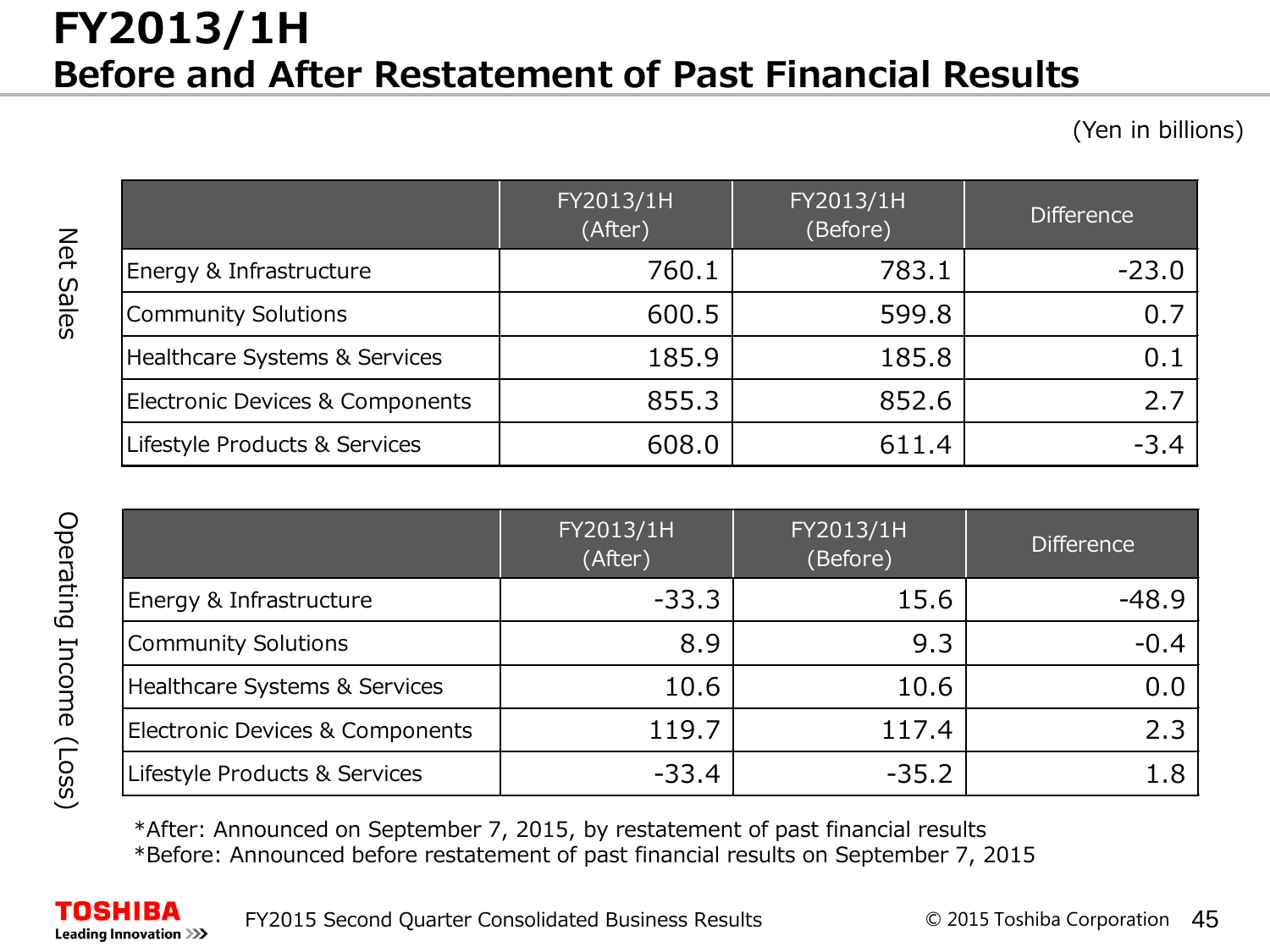(Yen in billions)

|                          | 2015/9E | 2015/3E | 2014/9E | <b>Difference</b> |            |
|--------------------------|---------|---------|---------|-------------------|------------|
|                          |         |         |         | vs 2015/3E        | vs 2014/9E |
| Cash and cash equivalent | 383.1   | 199.4   | 172.4   | 183.7             | 210.7      |
| Accounts receivable      | 1,207.9 | 1,428.6 | 1,390.1 | $-220.7$          | $-182.2$   |
| Inventories              | 1,068.6 | 1,004.7 | 1,039.0 | 63.9              | 29.6       |
| Investments              | 437.2   | 639.9   | 667.2   | $-202.7$          | $-230.0$   |
| Other assets             | 3,099.9 | 3,062.2 | 3,201.6 | 37.7              | $-101.7$   |
| <b>Total Assets</b>      | 6,196.7 | 6,334.8 | 6,470.3 | $-138.1$          | $-273.6$   |
| Interest-bearing debt    | 1,541.2 | 1,341.4 | 1,588.4 | 199.8             | $-47.2$    |
| Accounts payable         | 1,034.4 | 1,226.3 | 1,183.3 | $-191.9$          | $-148.9$   |
| Other liabilities        | 2,160.5 | 2,201.7 | 2,130.4 | $-41.2$           | 30.1       |
| <b>Total Liability</b>   | 4,736.1 | 4,769.4 | 4,902.1 | $-33.3$           | $-166.0$   |